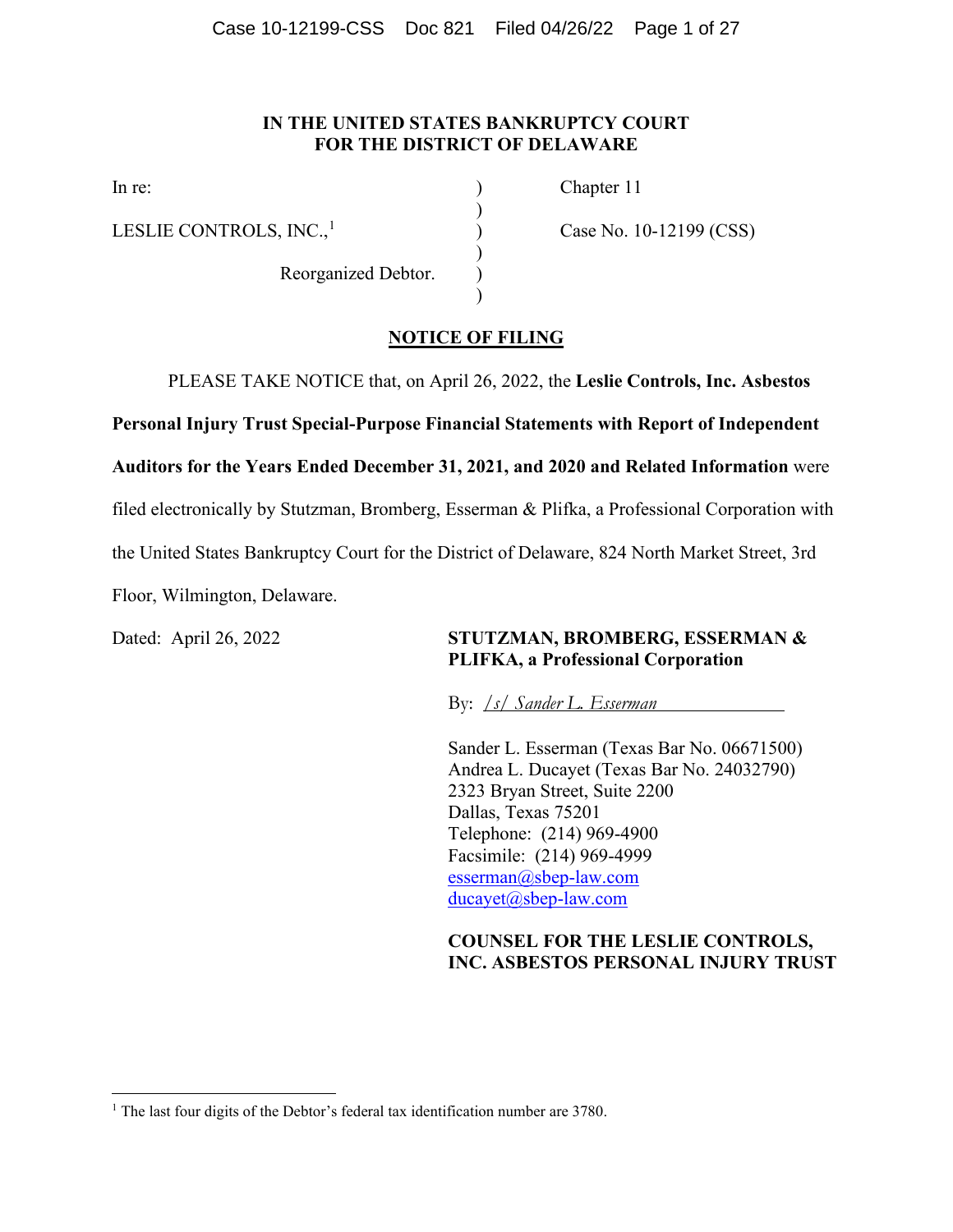#### **CERTIFICATE OF SERVICE**

I, Andrea L. Ducayet, an attorney, hereby certify that, on April 26, 2022, a true and correct copy of the attached **Leslie Controls, Inc. Asbestos Personal Injury Trust Special-Purpose Financial Statements with Report of Independent Auditors for the Years Ended December 31, 2021, and 2020 and Related Information** was served this day upon the parties listed on the attached Service List via email and electronically through the Court's CM/ECF System.

*/s/ Andrea L. Ducayet*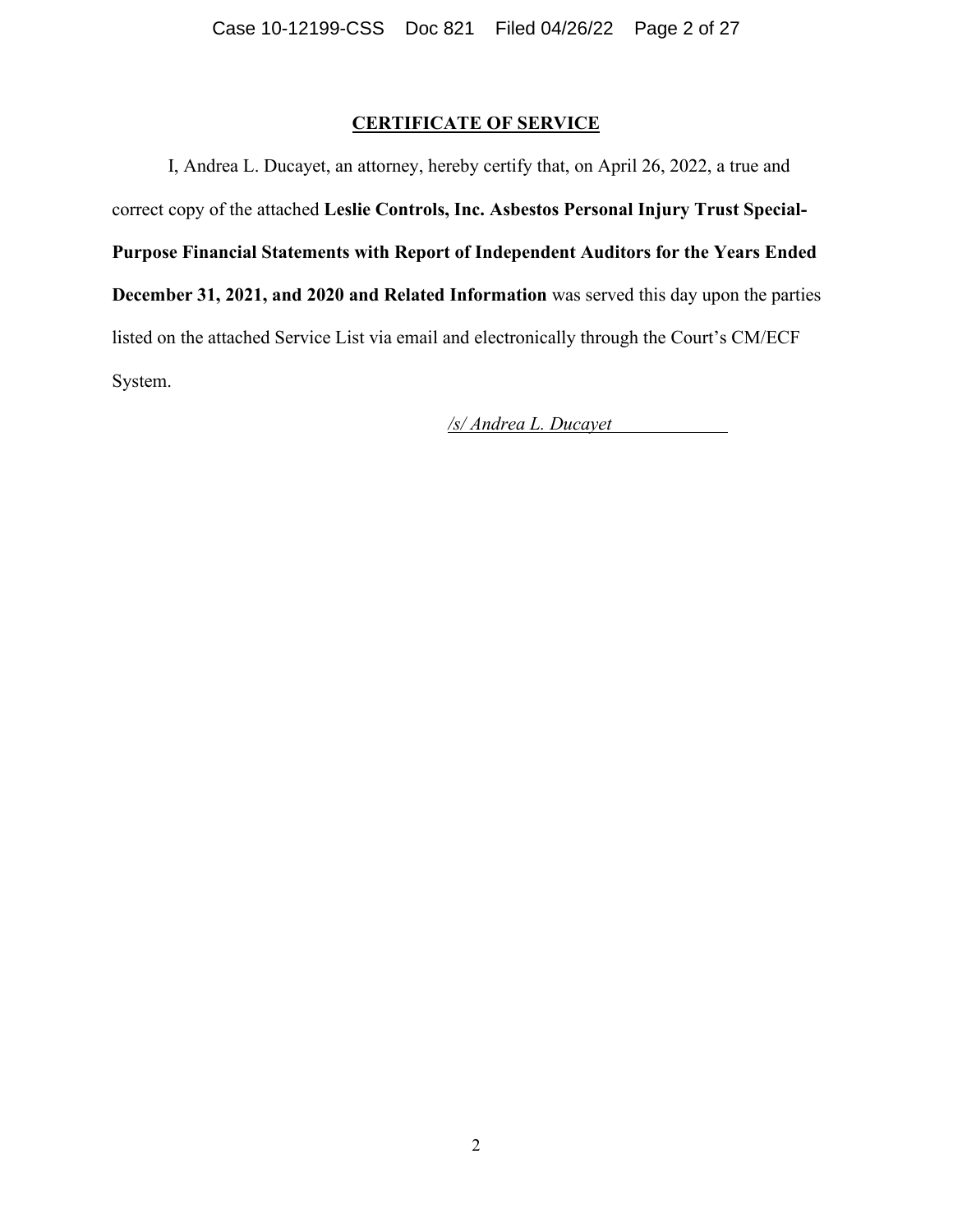#### **SERVICE LIST**

#### **LESLIE CONTROLS, INC. ASBESTOS PERSONAL INJURY TRUST**

Steven Kazan Kazan, McClain, Satterley & Greenwood Jack London Market 55 Harrison Street, Suite 400 Oakland, California 94607 [skazan@kazanlaw.com](mailto:skazan@kazanlaw.com)

John D. Cooney Cooney & Conway 120 N. LaSalle Street Suite 3000 Chicago, Illinois 60602 [jcooney@cooneyconway.com](mailto:jcooney@cooneyconway.com)

John A. Baden IV Motley Rice LLC 28 Bridgeside Boulevard Mt. Pleasant, South Carolina 29464 [jbaden@motleyrice.com](mailto:jbaden@motleyrice.com)

Natalie D. Ramsey Robinson & Cole LLP 1000 N. West Street, Suite 1200 Wilmington, Delaware 19801 [nramsey@rc.com](mailto:nramsey@rc.com)

Laurie A. Krepto Robinson & Cole LLP 1650 Market Street, Suite 3030 Philadelphia, PA 19103 [lkrepto@rc.com](mailto:lkrepto@rc.com)

Peter A. Kraus Waters Kraus & Paul LLP 3141 Hood Street, Suite 700 Dallas, Texas 75219 [kraus@waterskraus.com](mailto:kraus@waterskraus.com)

Alan R. Brayton Brayton Purcell LLP 222 Rush Landing Road Novato, California 94945 [abrayton@braytonlaw.com](mailto:abrayton@braytonlaw.com)

James L. Patton, Jr. Young Conaway Stargatt & Taylor, LLP Rodney Square 1000 North King Street Wilmington, Delaware 19801 [jpatton@ycst.com](mailto:jpatton@ycst.com)

Edwin J. Harron Young Conaway Stargatt & Taylor, LLP Rodney Square 1000 North King Street Wilmington, Delaware 19801 [eharron@ycst.com](mailto:eharron@ycst.com)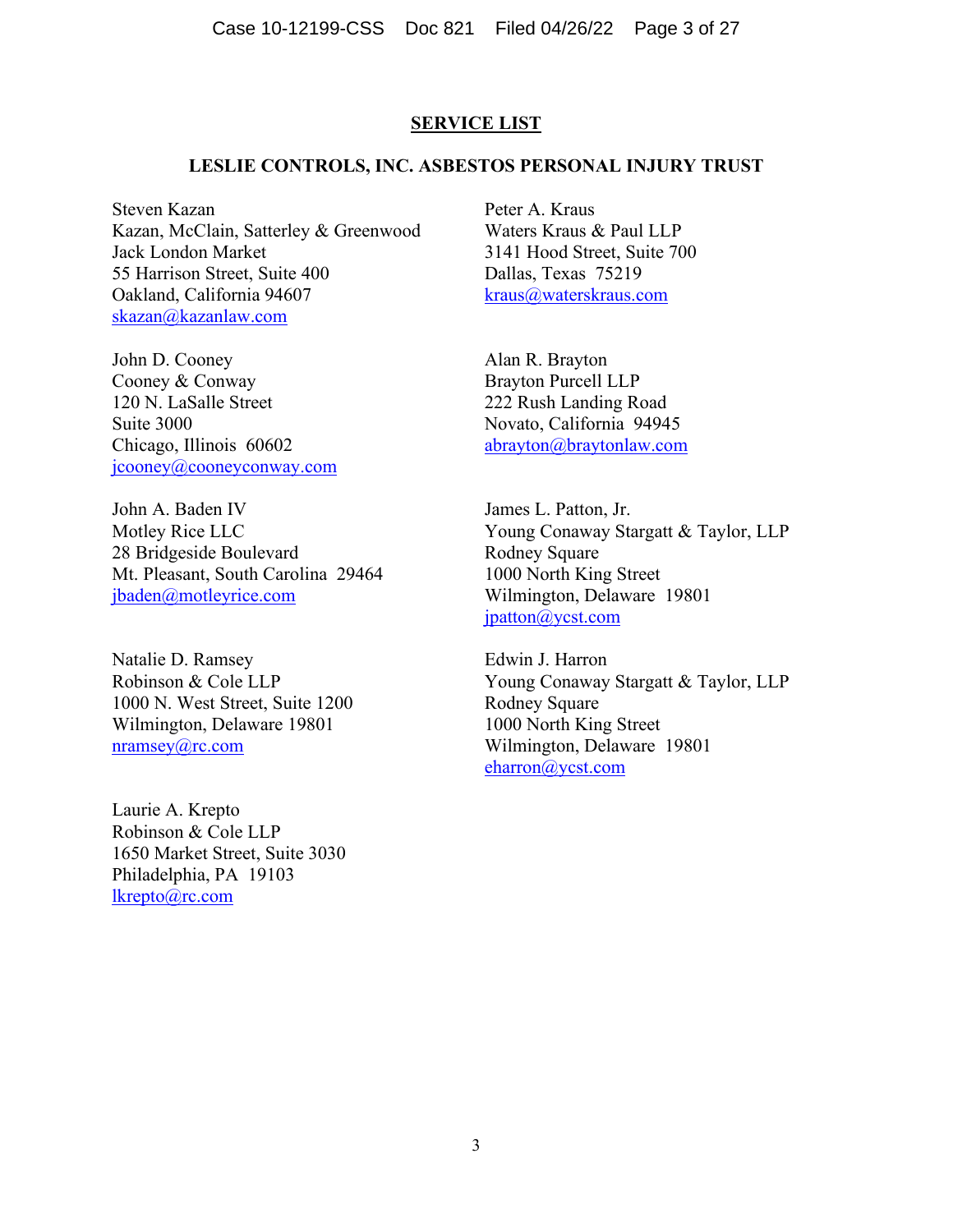Special-Purpose Financial Statements with Report of Independent Auditors

Years Ended December 31, 2021 and 2020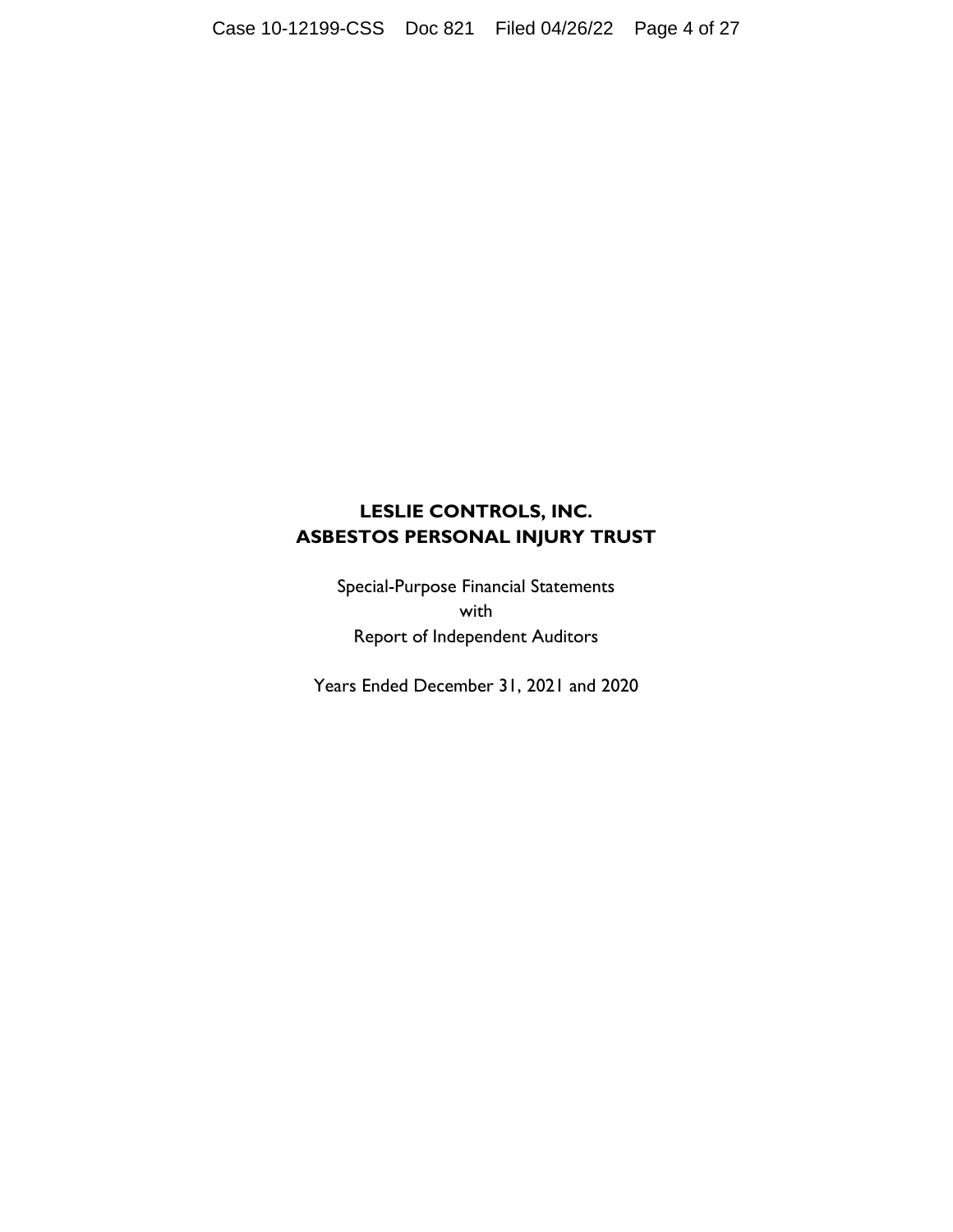Case 10-12199-CSS Doc 821 Filed 04/26/22 Page 5 of 27

#### **LESLIE CONTROLS, INC. ASBESTOS PERSONAL INJURY TRUST**

Table of Contents

|                                                                | Page     |
|----------------------------------------------------------------|----------|
| <b>Report of Independent Auditors</b>                          | $1 - 3$  |
| <b>Financial Statements:</b>                                   |          |
| Special-Purpose Statements of Net Claimants' Equity            | 4        |
| Special-Purpose Statements of Changes in Net Claimants' Equity | 5        |
| Special-Purpose Statements of Cash Flows                       | 6        |
| Notes to Special-Purpose Financial Statements                  | $7 - 17$ |
| Supplemental Information:                                      |          |
| Report of Independent Auditor on Supplementary Information     | 18       |
| Supplemental Schedules of Operating Expenses                   | 19       |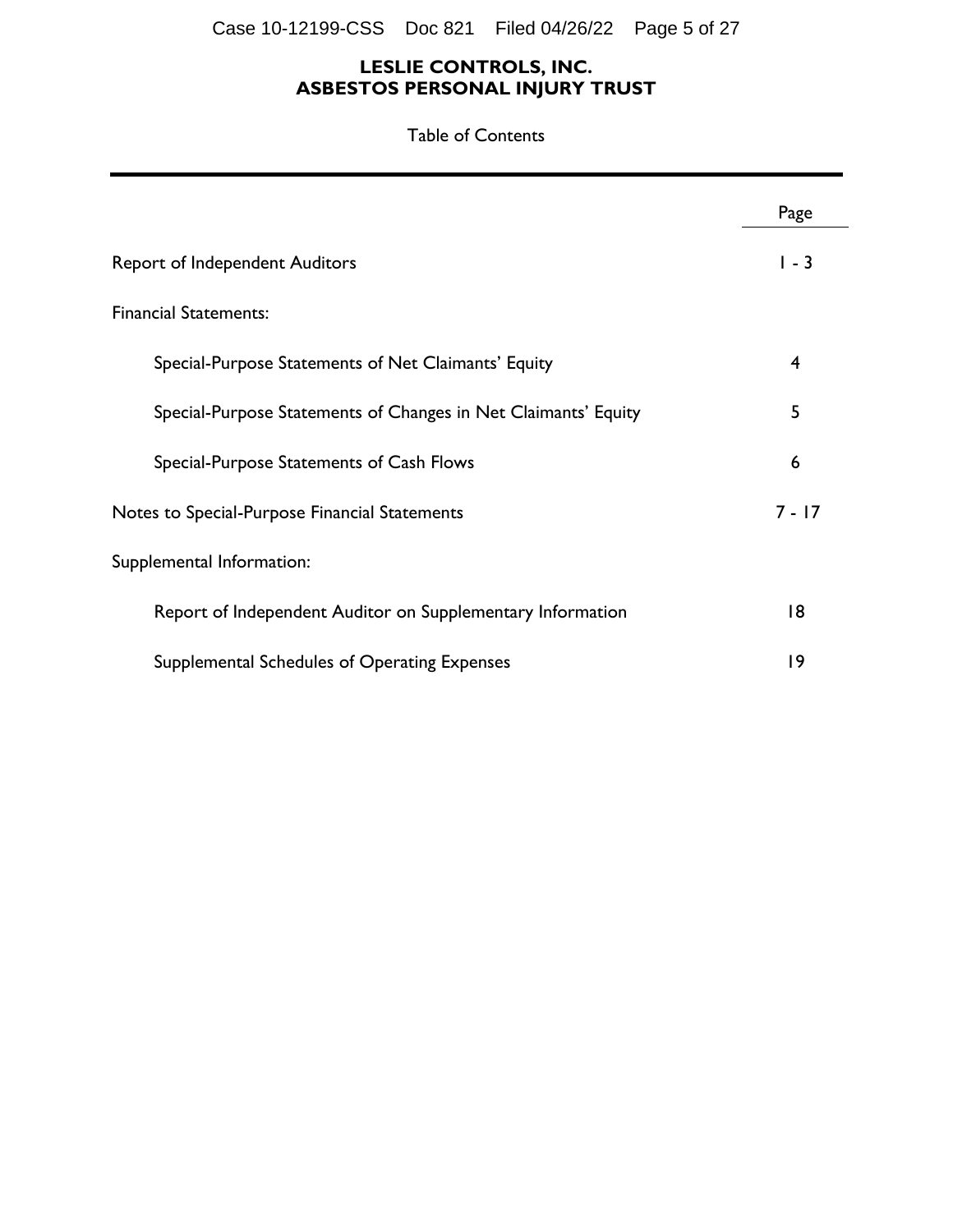

14675 Dallas Parkway Suite 150 Dallas, Texas 75254 MAIN 214 545 3965 FAX 214 545 3966 www.bkmsh.com

#### **REPORT OF INDEPENDENT AUDITORS**

To the Trustee of Leslie Controls, Inc. Asbestos Personal Injury Trust

We have audited the accompanying special-purpose financial statements of the Leslie Controls, Inc. Asbestos Personal Injury Trust (the "Trust"), which comprise the special-purpose statements of net claimants' equity as of December 31, 2021 and 2020, and the related special-purpose statements of changes in net claimants' equity and cash flows for the years then ended, and the related notes to the special-purpose financial statements (collectively, the "Financial Statements").

In our opinion, the Financial Statements referred to above present fairly, in all material respects, the net claimants' equity of the Trust as of December 31, 2021 and 2020, and the changes in net claimants' equity and cash flows for the years then ended in conformity with the special-purpose basis of accounting described in Note 2 to the Financial Statements.

#### *Basis for Opinion*

We conducted our audits in accordance with auditing standards generally accepted in the United States of America. Our responsibilities under those standards are further described in the Auditor's Responsibilities for the Audit of the Financial Statements section of our report. We are required to be independent of the Trust and to meet our other ethical responsibilities in accordance with the relevant ethical requirements relating to our audits. We believe that the audit evidence we have obtained is sufficient and appropriate to provide a basis for our audit opinion.

#### *Emphasis of Matter – Basis of Accounting*

As described in Note 2 of the Financial Statements, these Financial Statements are prepared on a special-purpose basis of accounting and are not intended to be a presentation in conformity with accounting principles generally accepted in the United States of America. The special-purpose basis of accounting has been used in order to present the amount of equity presently available to current and future claimants and the changes in net claimants' equity during the periods. Our opinion is not modified with respect to this matter.

#### *Responsibilities of Management for the Financial Statements*

Management is responsible for the preparation and fair presentation of these Financial Statements in accordance with the special-purpose basis of accounting; this includes determining that the special-purpose basis of accounting is an acceptable basis for the preparation of the Financial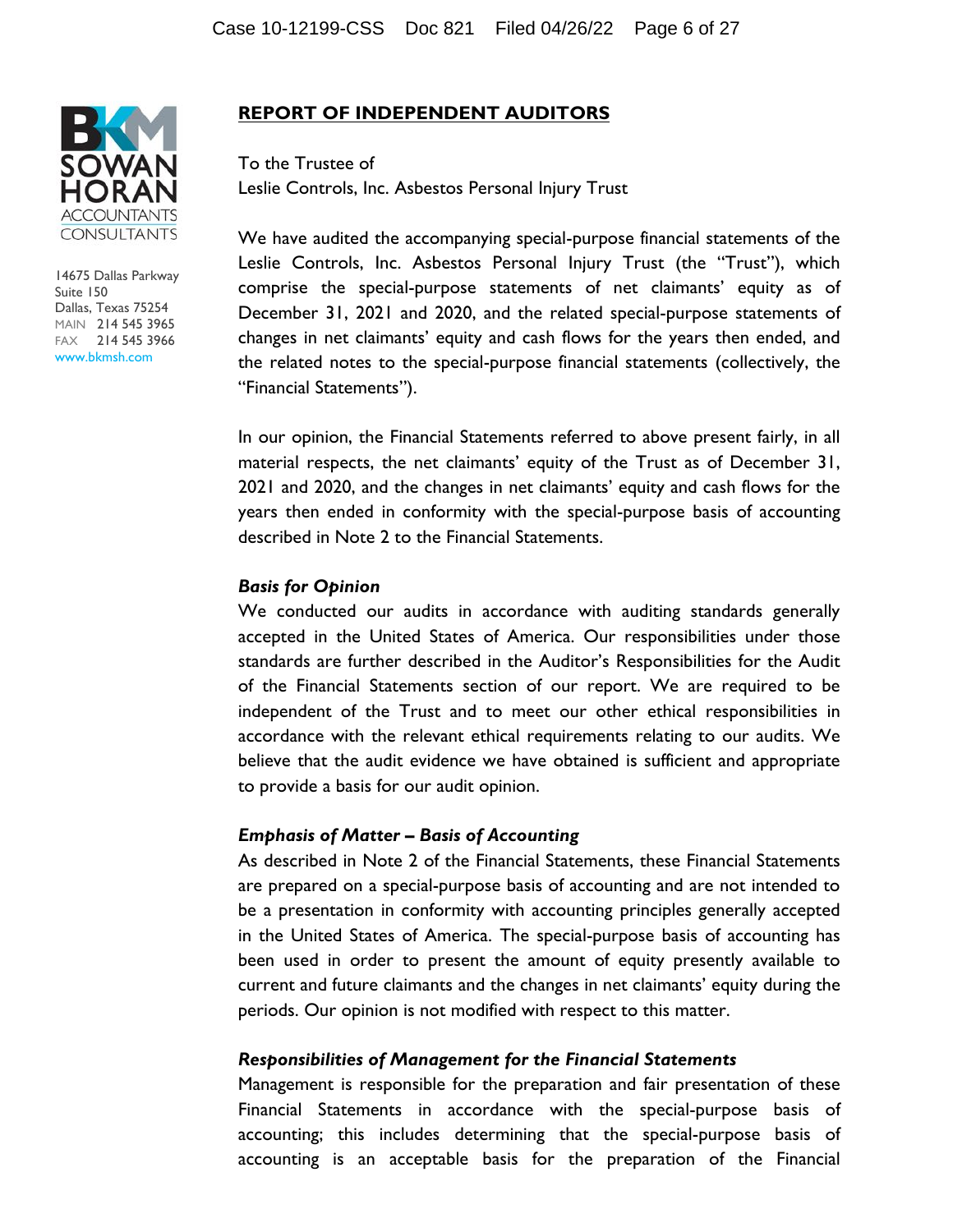Statements in these circumstances. Management is also responsible for the design, implementation, and maintenance of internal control relevant to the preparation and fair presentation of the Financial Statements that are free from material misstatement, whether due to error or fraud.

In preparing the Financial Statements, management is required to evaluate where there are conditions or events, considered in the aggregate, that raise substantial doubt about the Trust's ability to continue as a going concern within one year after the date the financial statements are available to be issued.

#### *Auditor's Responsibilities for the Audit of the Financial Statements*

Our objectives are to obtain reasonable assurance about whether the Financial Statements as a whole are free from material misstatement, whether due to fraud or error, and to issue an auditor's report that includes our opinion. Reasonable assurance is a high level of assurance but is not absolute assurance and therefore is not a guarantee that an audit conducted in accordance with generally accepted auditing standards will always detect a material misstatement when it exists. The risk of not detecting a material misstatement resulting from fraud is higher than for one resulting from error, as fraud may involve collusion, forgery, intentional omissions, misrepresentations, or the override of internal control. Misstatements, including omissions, are considered material if there is a substantial likelihood that, individually or in the aggregate, they would influence the judgment made by a reasonable user based on the financial statements.

In performing an audit in accordance with generally accepted auditing standards, we:

- Exercise professional judgment and maintain professional skepticism throughout the audit.
- Identify and assess the risks of material misstatement of the Financial Statements, whether due to fraud or error, and design and perform audit procedures responsive to those risks. Such procedures include examining, on a test basis, evidence regarding the amounts and disclosures in the financial statements.
- Obtain an understanding of internal control relevant to the audit in order to design audit procedures that are appropriate in the circumstances, but not for the purpose of expressing an opinion on the effectiveness of the Trust's internal control. Accordingly, no such opinion is expressed.
- Evaluate the appropriateness of accounting policies used and the reasonableness of significant accounting estimates made by management, as well as evaluate the overall presentation of the Financial Statements.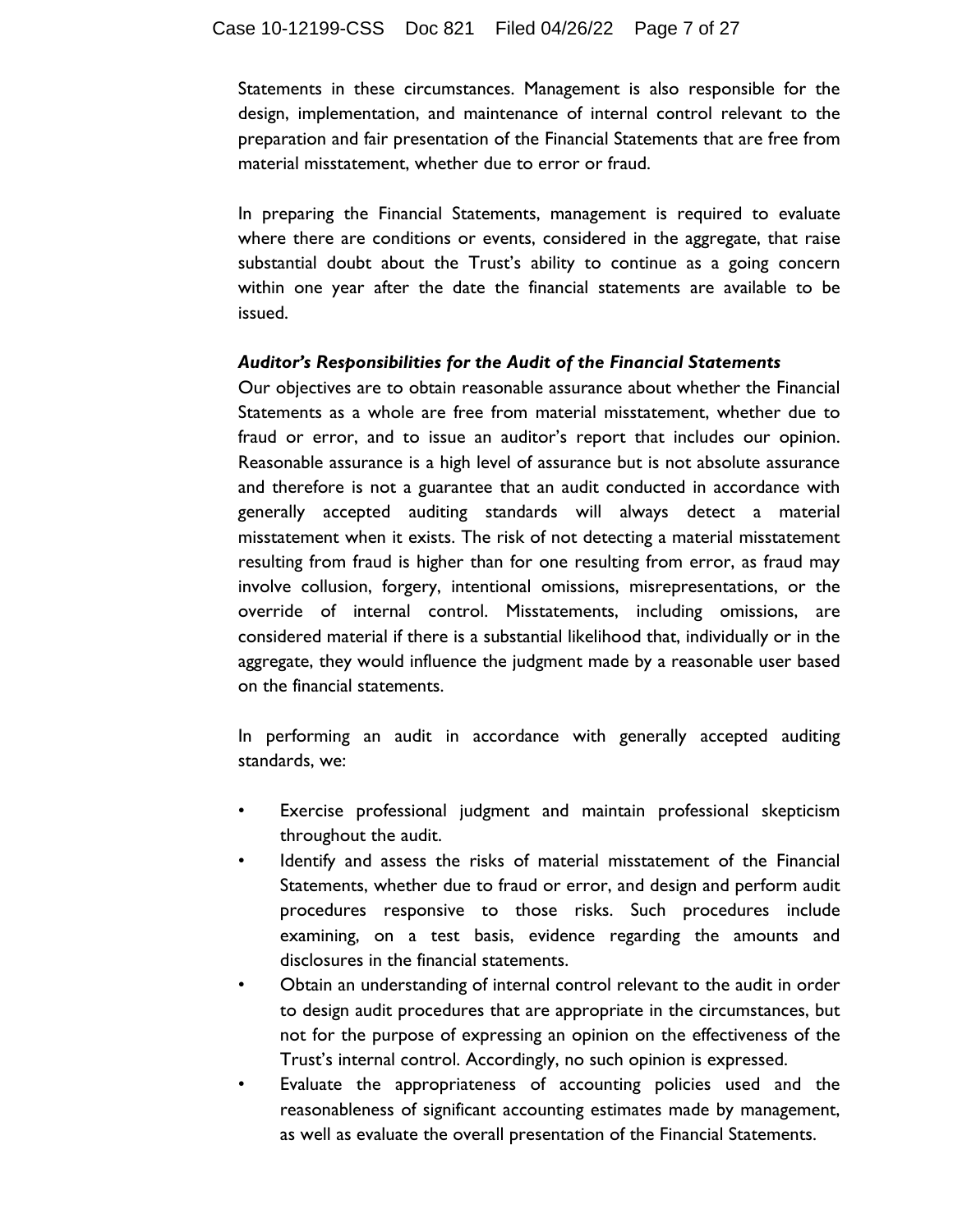• Conclude whether, in our judgment, there are conditions or events, considered in the aggregate, that raise substantial doubt about the Trust's ability to continue as a going concern for a reasonable period of time.

#### *Restriction on Use*

This report is intended solely for the information and use of the management of the Trust, the Trustee, the beneficiaries of the Trust and the United States Bankruptcy Court for the District of Delaware ("Bankruptcy Court") and is not intended to be and should not be used by anyone other than these specified parties. This restriction is not intended to limit the distribution of this report, which, upon filing with the Bankruptcy Court, is a matter of public record.

BKM Sowan Horan, LLP

Dallas, Texas April 19, 2022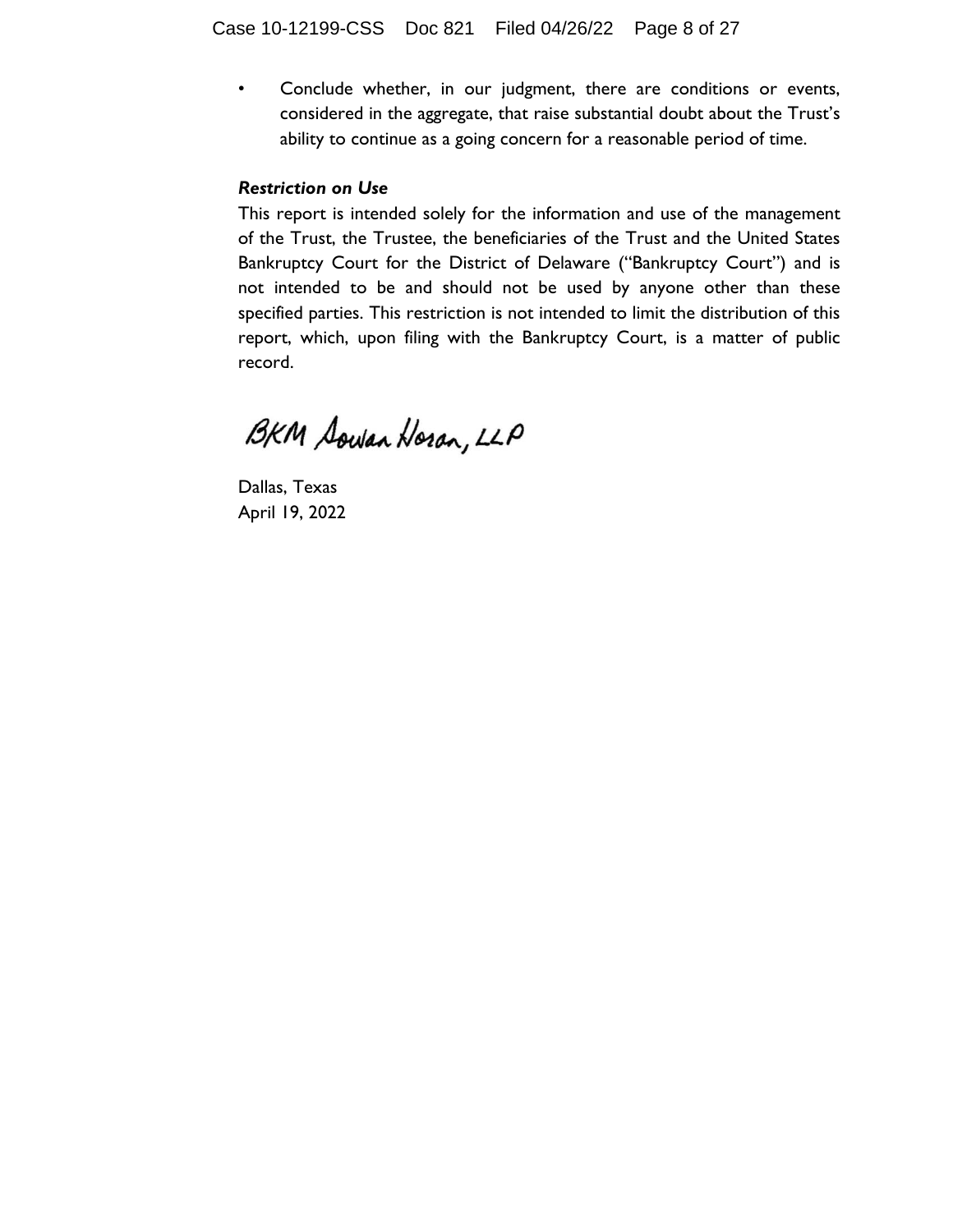Special-Purpose Statements of Net Claimants' Equity

|                                              | December 31,          |            |
|----------------------------------------------|-----------------------|------------|
|                                              | 2021                  | 2020       |
| <b>ASSETS</b>                                |                       |            |
| Cash and cash equivalents                    | \$<br>4,746,135 \$    | 5,190,688  |
| Investments at fair value                    | 62,785,477            | 48,593,743 |
| Investment income receivable                 | 485,913               | 416,146    |
| Prepaid expenses                             | 19,288                | 8,144      |
| <b>Total assets</b>                          | 68,036,813            | 54,208,721 |
| <b>LIABILITIES AND NET CLAIMANTS' EQUITY</b> |                       |            |
| Accounts payable and accrued expenses        | 70,468                | 81,622     |
| Claims payable                               | 1,348,096             | 1,324,609  |
| <b>Total liabilities</b>                     | 1,418,564             | 1,406,231  |
| Net claimants' equity                        | \$<br>$66,618,249$ \$ | 52,802,490 |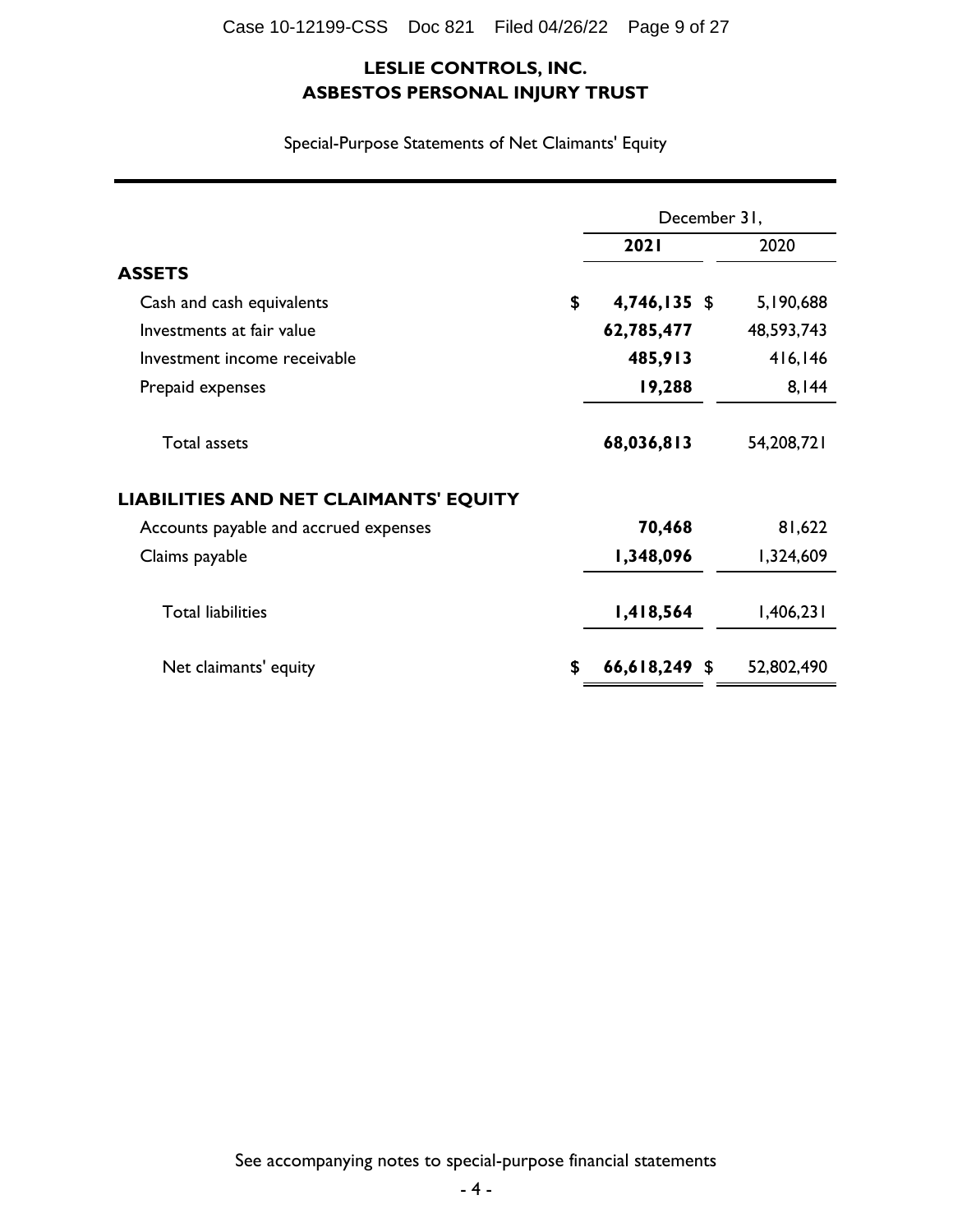**2021** 2020 **ADDITIONS** Insurance settlements **\$ 13,026,871** \$ 28,419 Investment income, net: **Interest and dividends 1,314,653** 1,241,055 Investment advisory fees **(175,890)** (164,109) Realized gain on investments, net 1,021,534 98,838 Unrealized gain on investments, net 1,869,724 2,449,376 Total additions **17,056,892** 3,653,579 **DEDUCTIONS** Claims expense **2,214,764** 2,338,872 Claim processing fees and consulting **116,927** 121,420 Operating expenses **909,442** 1,125,430 Total deductions **3,241,133** 3,585,722 Net increase in net claimants' equity<br>
13,815,759 67,857 **Net claimants' equity:** Beginning of year **52,802,490** 52,734,633 End of year **52,802,490 \$ 66,618,249** \$ 52,802,490 Years Ended December 31,

Special-Purpose Statements of Changes in Net Claimants' Equity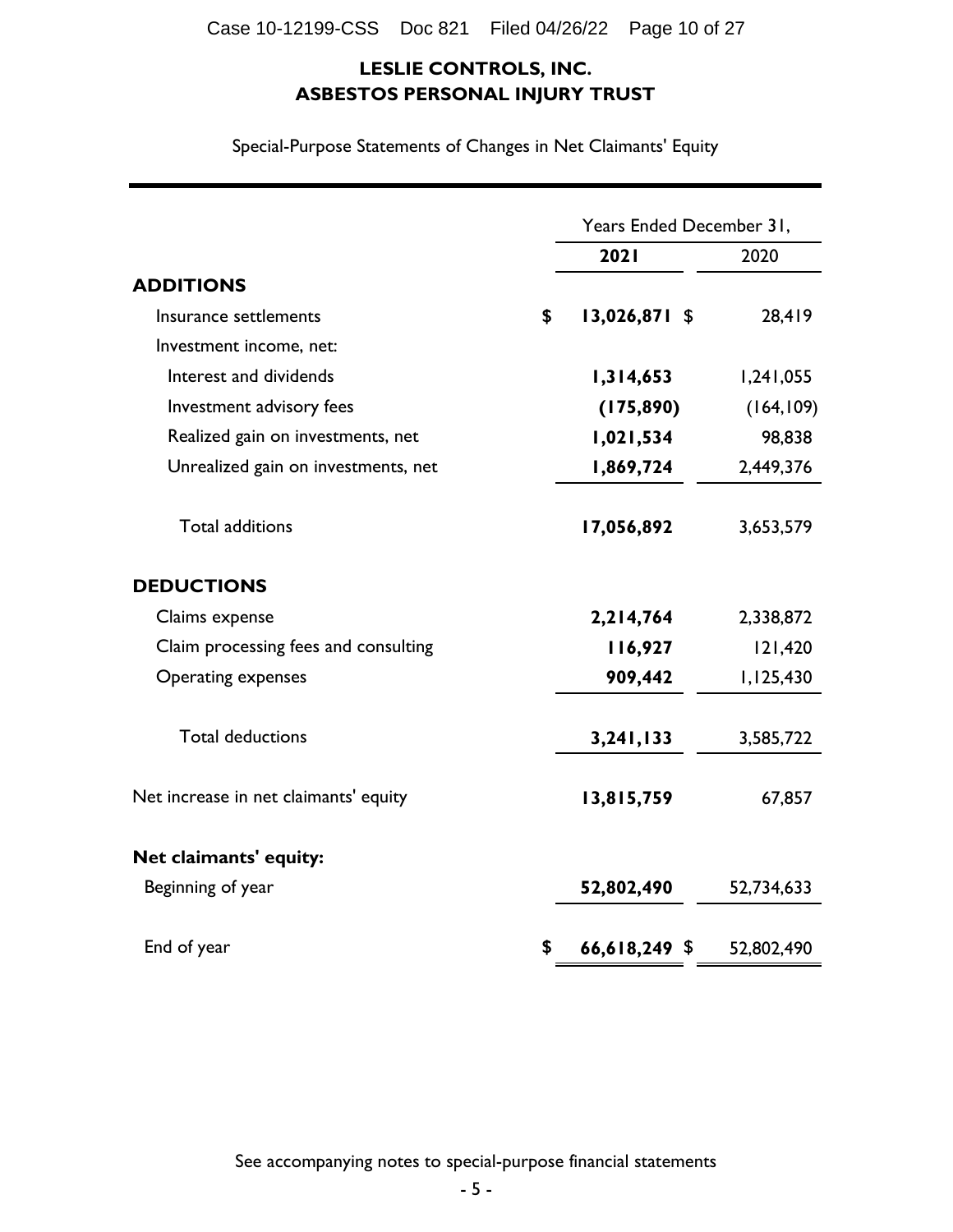Special-Purpose Statements of Cash Flows

|                                                         |    | Years Ended December 31, |    |               |
|---------------------------------------------------------|----|--------------------------|----|---------------|
|                                                         |    | 2021                     |    | 2020          |
| Cash flows from operating activities                    |    |                          |    |               |
| Net increase in net claimants' equity                   | \$ | $13,815,759$ \$          |    | 67,857        |
| Adjustments to reconcile net increase in net claimants' |    |                          |    |               |
| equity to net cash provided by (used in)                |    |                          |    |               |
| operating activities:                                   |    |                          |    |               |
| Net unrealized gain on investments                      |    | (1,869,724)              |    | (2,449,376)   |
| Net realized gain on investments                        |    | (1, 021, 534)            |    | (98, 838)     |
| Amortization of bond premiums                           |    | 432,930                  |    | 524,441       |
| Changes in assets and liabilities:                      |    |                          |    |               |
| Investment income receivable                            |    | (69, 767)                |    | 53,439        |
| Prepaid expenses                                        |    | (11, 144)                |    | 577           |
| Accounts payable and accrued expenses                   |    | (11, 154)                |    | 47,541        |
| Claims payable                                          |    | 23,487                   |    | 109,202       |
| Net cash provided by (used in) operating activities     |    | 11,288,853               |    | (1,745,157)   |
| <b>Cash flows from investing activities</b>             |    |                          |    |               |
| Proceeds from sale of investments                       |    | 5,715,474                |    | 8,674,836     |
| Purchase of investments                                 |    | (17, 448, 880)           |    | (5, 154, 893) |
| Net cash provided by (used in) investing activities     |    | (11, 733, 406)           |    | 3,519,943     |
| Net increase (decrease) in cash and cash equivalents    |    | (444, 553)               |    | 1,774,786     |
| Cash and cash equivalents, beginning of year            |    | 5,190,688                |    | 3,415,902     |
| Cash and cash equivalents, end of year                  | \$ | 4,746,135                | \$ | 5,190,688     |

See accompanying notes to special-purpose financial statements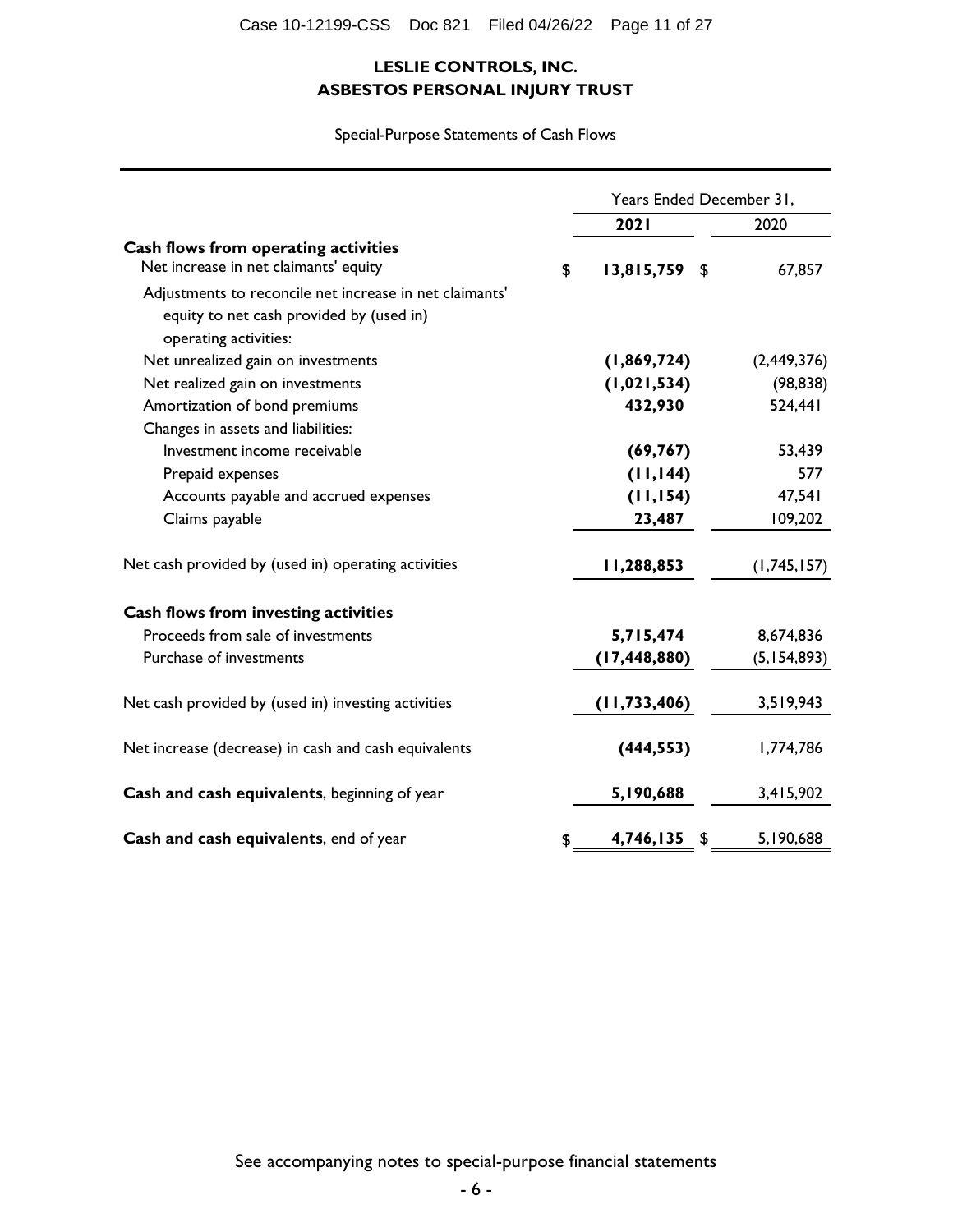Case 10-12199-CSS Doc 821 Filed 04/26/22 Page 12 of 27

#### **LESLIE CONTROLS, INC. ASBESTOS PERSONAL INJURY TRUST**

Notes to Special-Purpose Financial Statements

#### **Note 1 - Description of the Trust**

#### *General*

The Leslie Controls, Inc. Asbestos Personal Injury Trust (the "Trust") was established on April 28, 2011 ("Effective Date") and is a Qualified Settlement Fund ("QSF") pursuant to Section 1.468B-1 et seq. of the Treasury Regulations promulgated under section 468B of the Internal Revenue Code ("IRC"). The purpose of the Trust is to (a) assume all liabilities and responsibility for Asbestos Personal Injury ("PI") Claims (whether existing as of the Effective Date or arising at any time thereafter), (b) direct the processing, liquidation and payment of all Asbestos PI Claims in accordance with the Asbestos PI Trust Distribution Procedures, (c) preserve, hold, manage and maximize the Asbestos PI Trust Assets for use in paying and otherwise satisfying Asbestos PI Claims and paying Asbestos PI Trust Expenses, and (d) otherwise comply in all respects with the requirements of a trust set forth in section  $524(g)(2)(B)$  of the Bankruptcy Code, all in accordance with the Plan.

The Trust is governed by a Trust Agreement and Trust Distribution Procedures ("TDP") that establish the framework and criteria for allowance and payment of asbestos-related claims by the Trust. There are seven disease levels specified in the TDP. With respect to six of the disease levels, each claimant who meets the medical and exposure requirements of the TDP for a particular disease level may apply for expedited review and a specified payment amount. Claimants in the more serious disease levels also have an alternative, under the TDP, to submit additional documentation and request a more expansive review of their claim (TDP – 5.2b Individual Review Process), in which case claims may be paid within a range of amounts. Claims involving Disease Level V (Lung Cancer 2) must be liquidated under the Trust's individual review process.

The Trust's assets consist primarily of cash and cash equivalents and investments, which, with the earnings (or losses) on such investments, are intended to be totally consumed by the allowance and payment of claims and operation of the Trust. The percentage of the amount of each allowed claim that will actually be paid will be determined by projections of total allowed Asbestos Claims and operational expenses of the Trust, on the one hand, and total assets and net earnings (or losses), on the other. Pursuant to the TDP, the initial payment percentage was established at 40%. Effective May 20, 2014, pursuant to the Amended and Restated Asbestos Trust Distribution Procedures, the Trustee adjusted the payment percentage from 40% to 5%.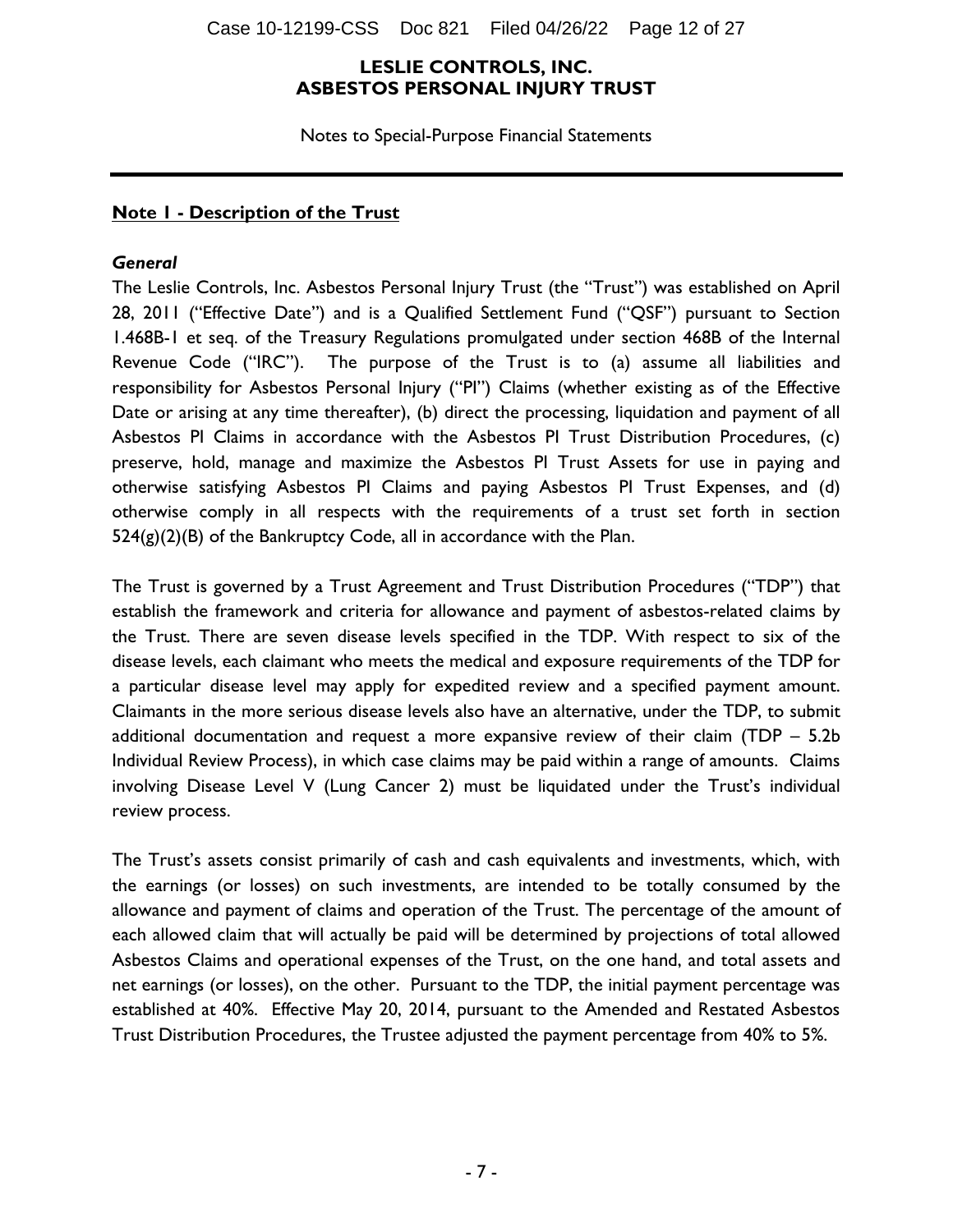Case 10-12199-CSS Doc 821 Filed 04/26/22 Page 13 of 27

#### **LESLIE CONTROLS, INC. ASBESTOS PERSONAL INJURY TRUST**

Notes to Special-Purpose Financial Statements

## **Note 1 - Description of the Trust – (Continued)**

#### *Funding*

On the Effective Date, the Trust was funded with a total of \$76,625,000. These funds consisted of \$74,000,000 from CIRCOR International, Inc. ("CIRCOR"), the parent corporation of Leslie Controls, Inc. ("Leslie"), and \$2,625,000 of proceeds on the settlement between Leslie and Continental Casualty Company. Since the Effective Date through December 31, 2017, the Trust has received additional proceeds from CIRCOR, Leslie, and solvent and insolvent insurers of approximately \$32.2 million. During 2021 and 2020, the Trust received proceeds from additional insurers of approximately \$13.1 million and \$0.1 million, respectively. The Trust expects to receive additional payments over several years from insurers. However, the amount and timing of additional payments is unknown.

#### *Termination*

Section 8.2 of the Trust Agreement provides that the Trust shall automatically terminate on the date (the "Dissolution Date") ninety (90) days after the first to occur of the following events:

- The Trustee decides to dissolve the Trust because (A) the Trustee deems it unlikely that any new Asbestos Claims will be filed against the Trust, (B) all Asbestos PI Claims filed with the Trust have been liquidated and, to the extent possible based upon the funds available to the Trust through the Plan, paid to the extent provided in the Trust Agreement and the Asbestos PI Trust Distribution Procedures or disallowed by a final, non-appealable order, and (C) twelve (12) consecutive months have elapsed during which no new Asbestos PI Claim has been filed with the Trust; or
- If the Trustee has procured and has in place irrevocable insurance policies and has established claims handling agreements and other necessary arrangements with suitable third parties adequate to discharge all expecting remaining obligations and expenses of the Trust in a manner consistent with the Trust Agreement and the Asbestos PI Trust Distribution Procedures, the date on which the Bankruptcy Court enters an order approving such insurance and other arrangements and such order becomes a final order; or
- To the extent that any rule against perpetuities shall be deemed applicable to the Trust, that date which is twenty-one (21) years less ninety-one (91) days after the death of the last survivor of all of the descendants of the late Joseph P. Kennedy, Sr., father of the late President John F. Kennedy, living on the date hereof.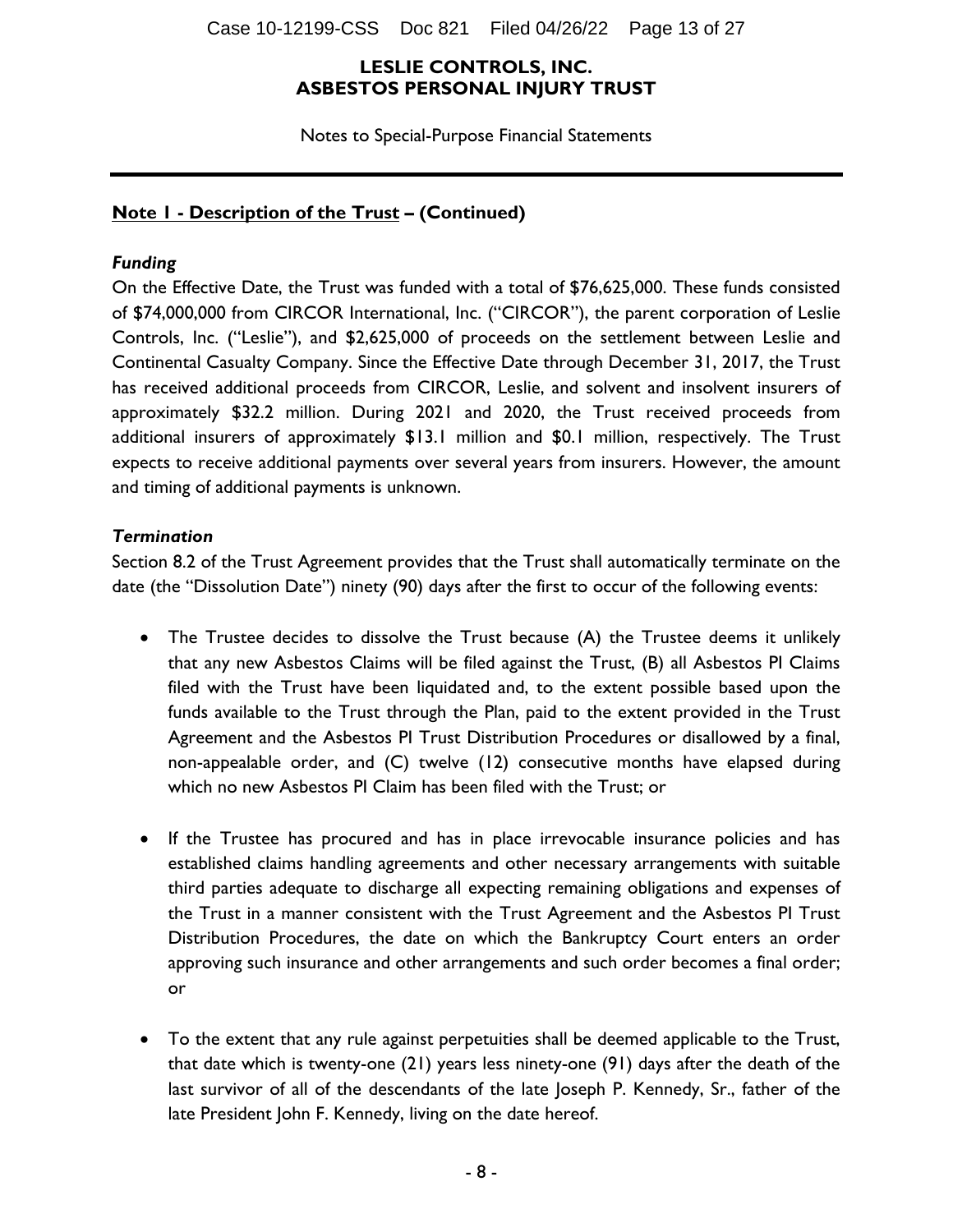Case 10-12199-CSS Doc 821 Filed 04/26/22 Page 14 of 27

#### **LESLIE CONTROLS, INC. ASBESTOS PERSONAL INJURY TRUST**

Notes to Special-Purpose Financial Statements

#### **Note 1 - Description of the Trust – (Continued)**

#### *Termination – continued*

On the Dissolution Date or as soon as reasonably practicable, after the wind-up of the Trust's affairs by the Trustee and payment of all the Trust's liabilities, any remaining assets of the Trust shall be applied to such charitable purposes as the Trustee in the Trustee's reasonable discretion shall determine, which charitable purposes, if practicable, shall be related to the treatment of, research on or the relief of suffering of individuals suffering from asbestos-related lung diseases or disorders.

## **Note 2 - Summary of Significant Accounting Policies**

#### *Basis of accounting*

The Trust's special-purpose financial statements ("Financial Statements") are prepared using special-purpose accounting methods adopted by the Trustee which differ from accounting principles generally accepted in the United States of America ("GAAP"). The special-purpose accounting methods were adopted in order to communicate to the beneficiaries of the Trust the net assets available for the payment of claims and related operating expenses of the Trust. Since the accompanying Financial Statements and transactions are not based upon GAAP, accounting treatment by other parties for these same transactions may differ as to timing and amount. These special-purpose accounting methods and the differences from GAAP are summarized as follows:

- Net claimants' equity represents funds available to pay asbestos and bankruptcy related claims that have not yet been submitted, or that have been submitted but not processed. Trust expenses are also paid from net claimants' equity. Under GAAP, net claimants' equity would be reduced for estimates of amounts to be paid for claims that have not yet been submitted, or that have been submitted but not processed.
- Claims are expenses that are recorded once an offer is made to the claimant at the amount equal to the expected pro-rata payment. Under GAAP, a liability would be recorded for an estimate of the amount to be paid for the claims that have been incurred but not yet reported, and for those claims that have been submitted but not yet approved for payment by the Trust.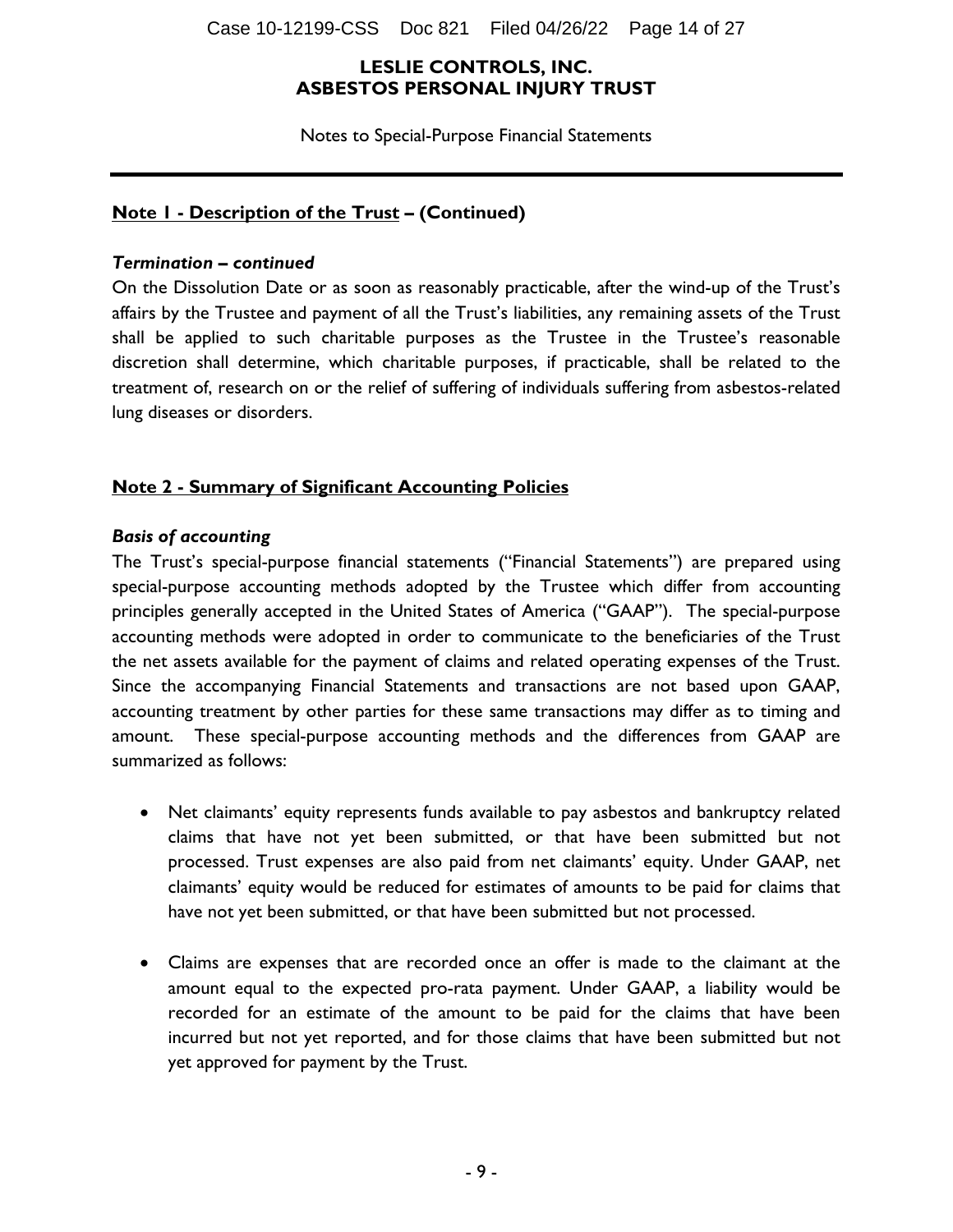Notes to Special-Purpose Financial Statements

#### **Note 2 - Summary of Significant Accounting Policies – (Continued)**

#### *Basis of accounting – continued*

- Payments for services to be received over an extended period in the future are expensed as paid since these amounts are no longer available for the payment of claims. Under GAAP, an asset would be recorded and amortized over the period in which the related benefits are received.
- Income tax expense (benefit) is estimated and recorded as incurred in the period in which certain income and expense items affect current federal income taxes. Under GAAP, the provision for income taxes is recorded based upon income (loss) reported for financial statement purposes, which includes federal income taxes both currently payable and changes in deferred taxes due to differences between financial reporting and tax bases of assets and liabilities. Additionally, GAAP requires all tax positions to be reviewed using a more likely than not threshold for financial statement recognition of tax assets, and a liability to be recorded for an uncertain tax position taken or expected to be taken beyond this threshold.
- Asbestos insurance recoveries are not recorded until the funds are received or collection is assured from the insurance carriers. Under GAAP, asbestos insurance recoveries are recorded upon settlement.

#### *Use of estimates*

The preparation of the Financial Statements requires the Trustee and management of the Trust to make estimates and assumptions that affect the reported amounts of assets and liabilities and disclosures of contingent assets and liabilities at the date of the Financial Statements, and the reported amounts of additions and deductions to the net claimants' equity during the reporting periods. The significant items subject to such estimates and assumptions include the fair value of investments and income taxes expense. Actual results could differ from these estimates.

#### *Financial instruments*

The Trust's primary financial instruments are cash and cash equivalents, investments, and investment income receivable. The carrying amount of cash and cash equivalents and investment income receivable approximate their fair values based on their short-term nature. The carrying amount of investments is based on fair value.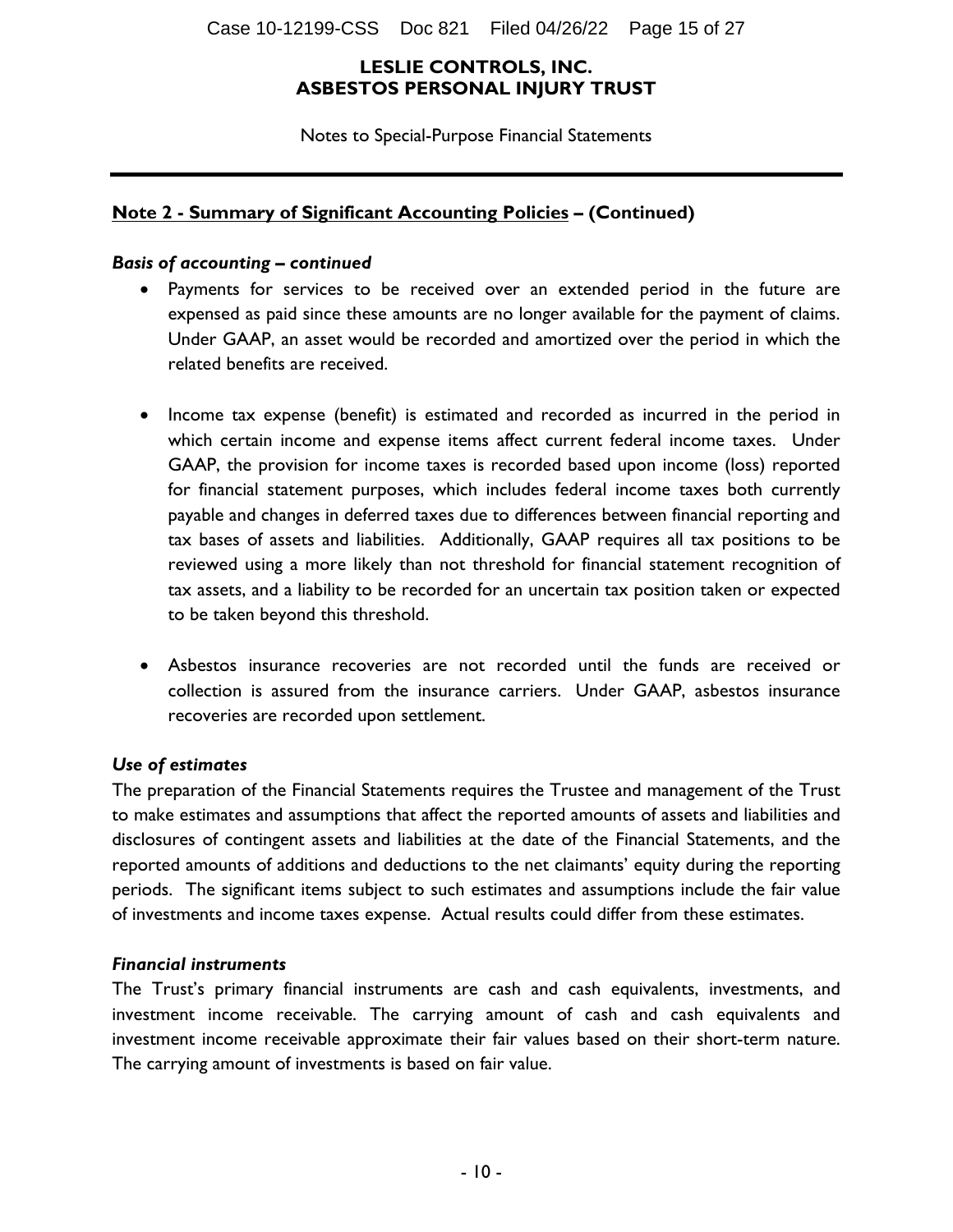Case 10-12199-CSS Doc 821 Filed 04/26/22 Page 16 of 27

#### **LESLIE CONTROLS, INC. ASBESTOS PERSONAL INJURY TRUST**

Notes to Special-Purpose Financial Statements

#### **Note 2 - Summary of Significant Accounting Policies – (Continued)**

#### *Cash and cash equivalents*

The Trust considers all money market funds and short-term investments with a maturity of three (3) months or less to be cash equivalents.

#### *Concentrations of credit risk*

Financial instruments, which potentially subject the Trust to concentrations of credit risk, consist primarily of cash, cash equivalents, and investments. The Trust maintains its cash and cash equivalents, which at times may exceed federally insured limits, with financial institutions. The Trust has not experienced any losses in such accounts, and management does not believe it is exposed to any significant credit risk on cash and cash equivalents.

The Trust's investment securities are exposed to various risks such as interest rate, market, and credit risks. Due to the level of risk associated with certain investment securities, it is at least reasonably possible that changes in the value of investment securities will occur in the near term and such changes could materially affect the value of the Trust's portfolio.

#### *Investments and related income (loss)*

Investments are reported at fair value in the statements of net claimants' equity, and changes in the fair value of investments, as well as unrealized and realized gains and losses and foreign currency translation, are included in investment income, net reported in the statements of changes in net claimants' equity. Purchases and sales of marketable securities are recorded on the trade date.

Realized gains and losses on disposals of investments are determined by the specific identification method. Interest and dividend income are recognized on the accrual basis.

Investments considered to be permanently impaired in value are written down to their estimated net realizable value and the write down is recorded as a realized loss on investments. Unrealized losses that are other-than-temporary based upon management's estimates using quantitative and qualitative criteria are recognized as realized investment losses. Actual results could differ from those estimates.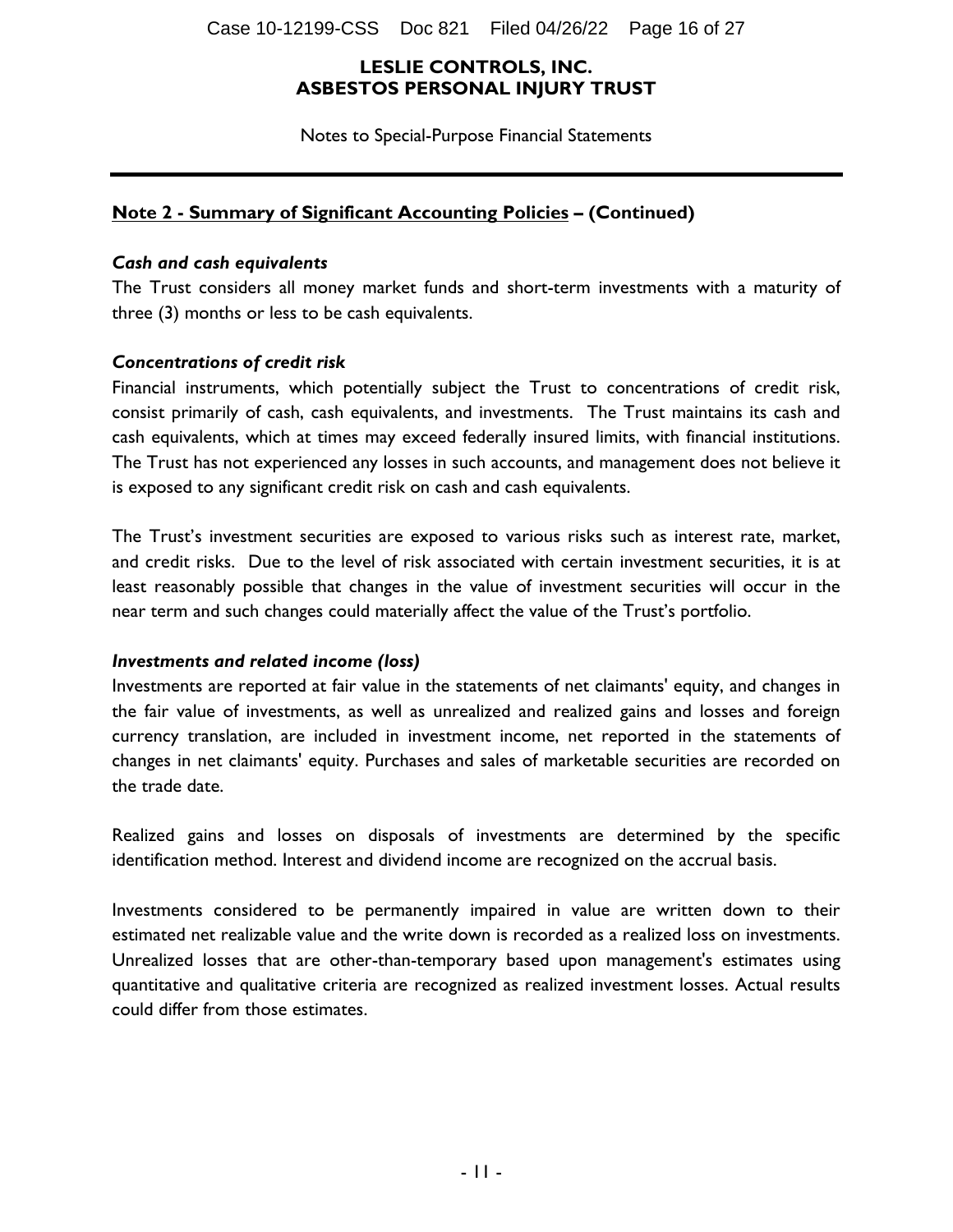Case 10-12199-CSS Doc 821 Filed 04/26/22 Page 17 of 27

#### **LESLIE CONTROLS, INC. ASBESTOS PERSONAL INJURY TRUST**

Notes to Special-Purpose Financial Statements

#### **Note 2 - Summary of Significant Accounting Policies – (Continued)**

#### *Claims payable*

Claims payable consists of certain injury claims that are approved but unpaid at year end.

#### *Claims processing and consulting*

Claims processing and consulting expenses are recorded as incurred.

#### *Net claimants' equity*

The Trust, under the adopted special-purpose accounting convention, does not record the liability for future claims expected to be filed over the life of the Trust. The net claimants' equity is available for (i) the payments of allowed asbestos-related claims and (ii) operational expenses of the Trust.

#### *Federal income tax expense*

The Trust is subject to federal income taxes based on modified gross income, as defined by the IRC. In the opinion of management, the Trust is not subject to state income taxes, and therefore, the Financial Statements do not include any provision or liability for state income taxes. The Financial Statements also do not included any provision for federal deferred taxes as defined in the special-purpose basis methods adopted by the Trust. The funding received at the inception of the Trust as well as any subsequent funding received from insurers does not represent taxable income to the Trust. In addition, payments to claimants do not represent tax deductions of the Trust.

#### *Subsequent events*

The Trust has evaluated events and transactions subsequent to the date of the Financial Statements for matters requiring recognition or disclosure in the special-purpose final statements. The accompanying Financial Statements consider events through April 19, 2022, the date when the Financial Statements were available to be issued.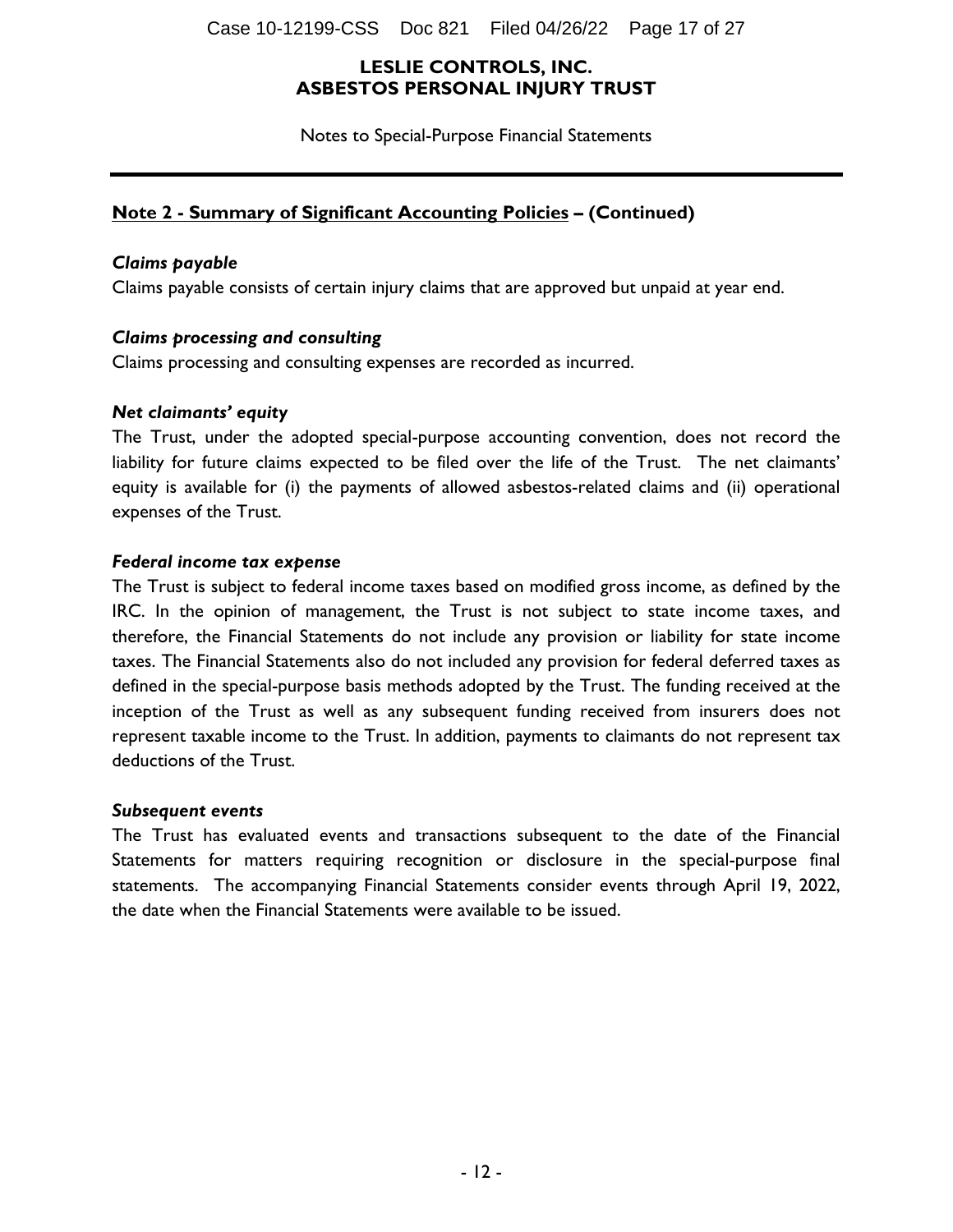Notes to Special-Purpose Financial Statements

#### **Note 3 - Investments**

The Trust measures its investments, at fair value, according to a hierarchy of valuation techniques. The following are the levels of the hierarchy and a brief description of the type of valuation information ("inputs") that qualifies an investment for each level:

**Level 1** – Quoted prices are available in active markets for identical investments as of the reporting date. The type of investments in Level 1 includes short-term investments and securities that are traded in an active exchange.

Level 2 – Pricing inputs are other than quoted market prices included in Level I, but are observable indirectly for the investment. The Trust includes its corporate and municipal bonds, asset backed securities and other fixed income in Level 2, because these pricing inputs are indirectly evident through interest rates for commonly quoted credit risks.

 $Level 3$  – Pricing inputs are unobservable for the investment and include situations where there is little, if any, market activity for the investment. The inputs into the determination of fair value require significant management judgment or estimation. The Trust does not carry any Level 3 investments.

Fair value estimates are made at a specific point in time, based on available market information and judgments about the financial asset, including estimates of timing, amount of expected future cash flows and the credit standing of the issuer. In some cases, the fair value estimates cannot be substantiated by comparison to independent markets. In addition, the disclosed fair value may not be realized in the immediate settlement of the financial asset. Furthermore, the disclosed fair values do not reflect any premium or discount that could result from offering for sale at one time an entire holding of a particular financial asset. Potential taxes and other expenses that would be incurred in an actual sale or settlement are not reflected in amounts disclosed.

The following is a description of the valuation methodologies used for financial assets measured at fair value, including the general classification of such assets pursuant to the valuation hierarchy.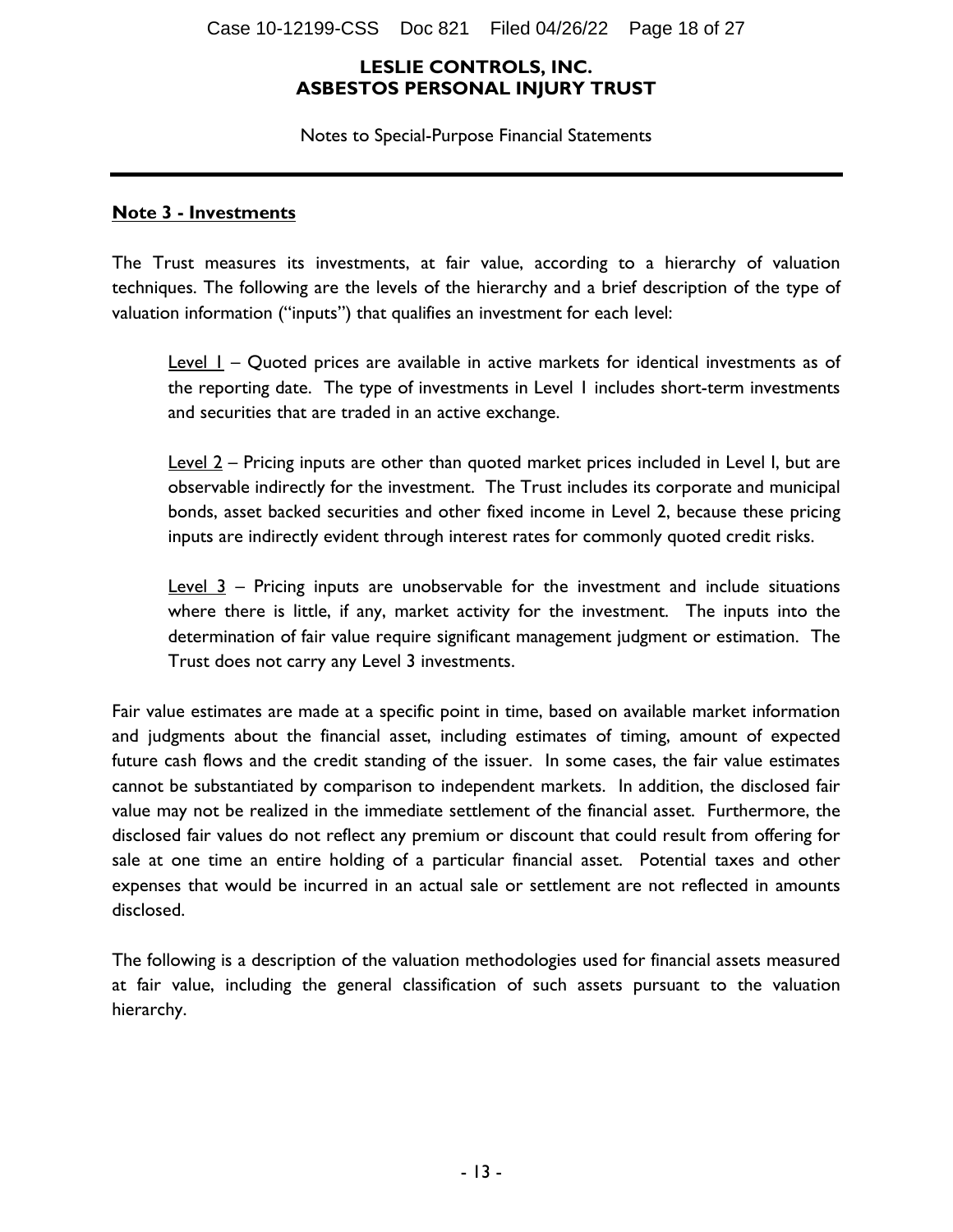Case 10-12199-CSS Doc 821 Filed 04/26/22 Page 19 of 27

#### **LESLIE CONTROLS, INC. ASBESTOS PERSONAL INJURY TRUST**

Notes to Special-Purpose Financial Statements

#### **Note 3 - Investments – (Continued)**

#### *Debt securities*

The Trust's investments in debt securities do not have quoted market prices. These fair values are estimated by using pricing models, quoted prices of securities with similar characteristics, or discounted cash flow, and are classified within Level 2 of the valuation hierarchy. These Level 2 securities would include U.S. agency securities, mortgage-backed agency securities, obligations of states and political subdivisions and certain corporate, asset-backed, and other securities. In certain cases where there is limited activity or less transparency around inputs to the valuation, these securities could be classified within Level 3 of the valuation hierarchy. Currently, all of the Trust's debt securities are considered to be Level 2 securities.

#### *Mutual funds*

The Trust's investments in mutual funds are classified as Level 1 because net asset values are calculated and published daily. These funds can also be sold daily in an active market.

The valuations of the Trust's investments by the above fair value hierarchy levels and the corresponding cost of the investments are as follows:

|                                         |              | December 31, 2021    |    |            |   |                                |  |  |
|-----------------------------------------|--------------|----------------------|----|------------|---|--------------------------------|--|--|
|                                         |              | Fair<br><b>Value</b> |    | Cost       |   | <b>Unrealized</b><br>Gain, Net |  |  |
|                                         | Level        |                      |    |            |   |                                |  |  |
| <b>Mutual Funds</b><br><b>Municipal</b> |              | \$<br>18,308,698     | \$ | 13,005,308 | S | 5,303,390                      |  |  |
| <b>Bonds</b>                            | $\mathbf{2}$ | 44,476,779           |    | 41,623,190 |   | 2,853,589                      |  |  |
| Total                                   |              | \$<br>62,785,477     | S  | 54,628,498 | S | 8,156,979                      |  |  |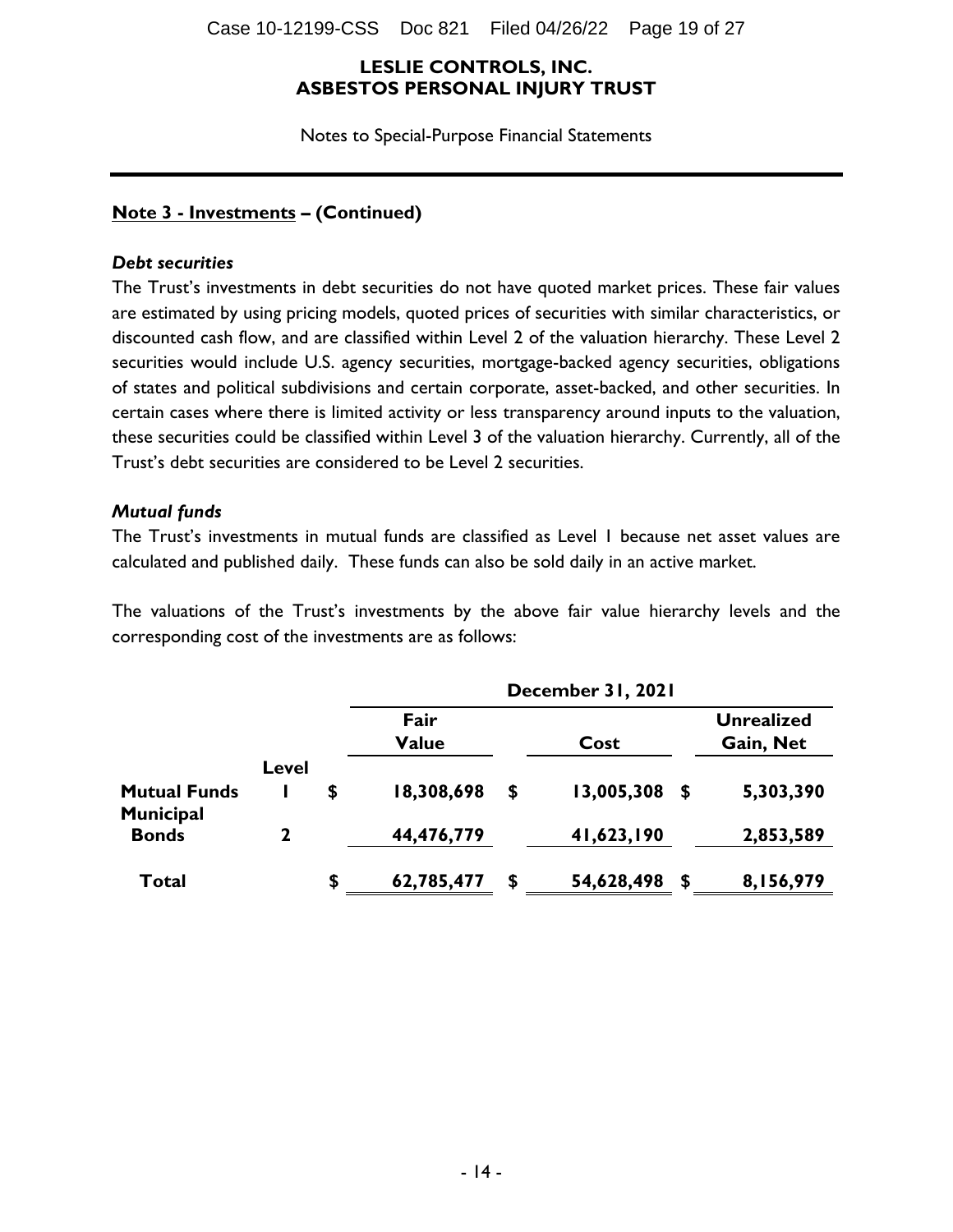Notes to Special-Purpose Financial Statements

## **Note 3 - Investments – (Continued)**

## *Mutual funds – continued*

|                        |       | December 31, 2020 |      |            |    |                         |  |
|------------------------|-------|-------------------|------|------------|----|-------------------------|--|
|                        |       | Fair<br>Value     |      | Cost       |    | Unrealized<br>Gain, Net |  |
|                        | Level |                   |      |            |    |                         |  |
| <b>Mutual Funds</b>    |       | \$<br>13,423,308  | - SS | 9,914,170  | \$ | 3,509,138               |  |
| <b>Municipal Bonds</b> |       | 35, 170, 435      |      | 32,392,318 |    | 2,778,117               |  |
| Total                  |       | \$<br>48,593,743  | \$   | 42,306,488 | S  | 6,287,255               |  |

Future maturities of the Trust's debt securities at December 31, 2021 are as follows:

|                                        | Fair<br>Value        | Cost           | Unrealized<br>Gain, Net |
|----------------------------------------|----------------------|----------------|-------------------------|
| Due in one year or less                | \$<br>$1,433,817$ \$ | $1,416,122$ \$ | 17,695                  |
| Due after one year through five years  | 7,993,525            | 7,552,898      | 440,627                 |
| Due after five years through ten years | 25,976,119           | 24, 102, 743   | 1,873,376               |
| Due after ten years                    | 9,073,318            | 8,551,427      | 521,891                 |
| Total                                  | \$<br>44,476,779 \$  | 41,623,190 \$  | 2,853,589               |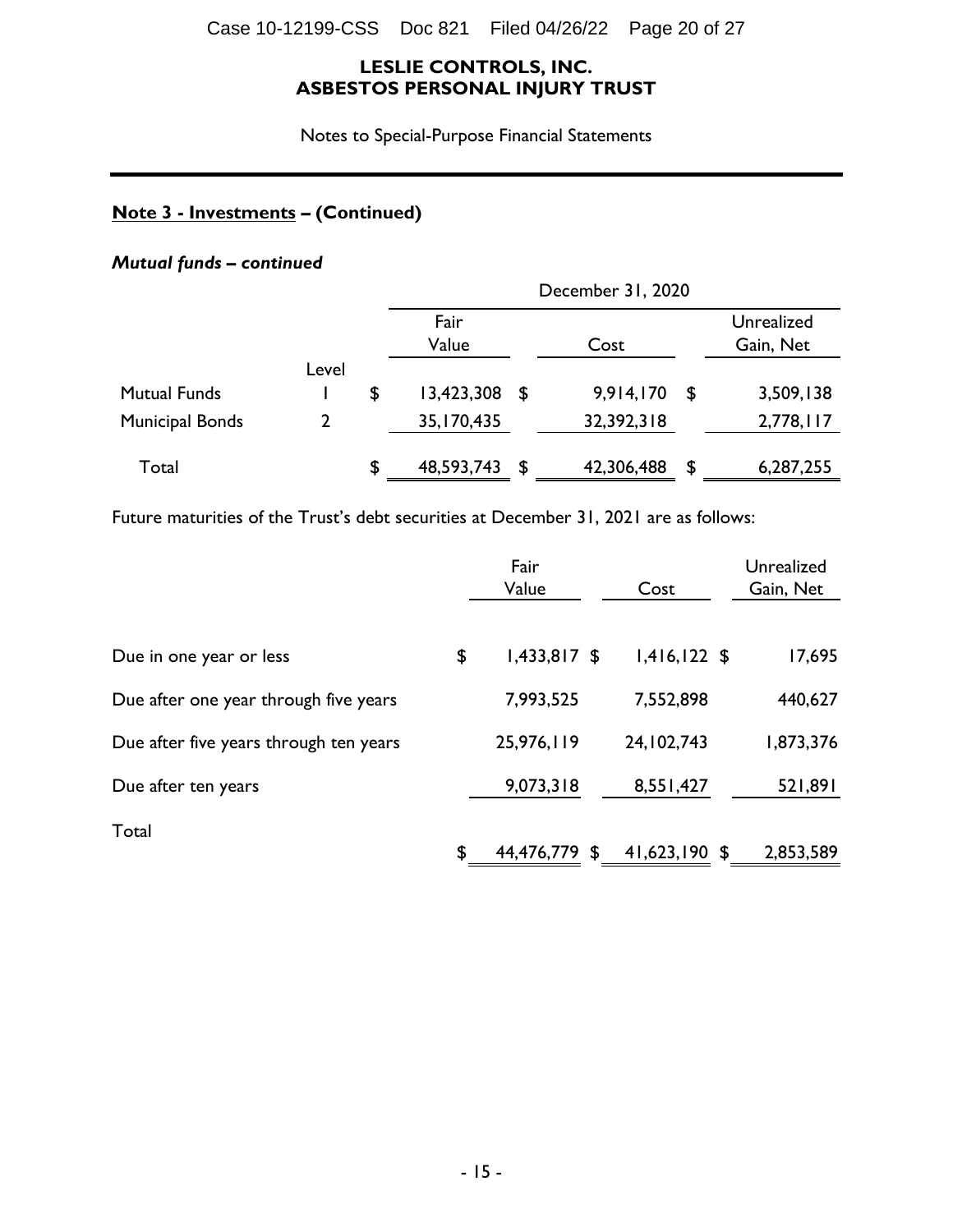Notes to Special-Purpose Financial Statements

#### **Note 4 - Taxation**

The Trust reports its income to the Internal Revenue Service as a designated settlement fund which is taxed at the highest rate applicable to trusts under Section I(e) of the IRC, which was 37% as of December 31, 2021, and 2020.

For net operating losses ("NOLs") created in years beginning after December 31, 2017, the carry forward of NOLs will be limited to a reduction of 80% of modified taxable income without expiration. NOLs prior to January 1, 2018 will carry forward 20 years and there is no limitation in the reduction of modified taxable income.

The Trust's federal income tax expense for the year ended December 31, 2021 is calculated as follows:

|                                                             | <b>2021</b>            |
|-------------------------------------------------------------|------------------------|
| Modified taxable income (loss)<br>Tax rate                  | \$<br>145,889<br>37.0% |
| Federal income tax expense (benefit)<br>Utilization of NOLs | 53,979<br>(53, 979)    |
| Federal income tax expense                                  | \$                     |

For the years ended December 31, 2020, the Trust had no modified taxable income and paid no federal income taxes. As of December 31, 2021, the Trust had approximately \$5,288,000 of net operating loss carryforwards, with \$2,870,000 starting to expire in 2031 and \$2,418,000 having no expiration date. The amount of income taxes the Trust pays is subject to ongoing audits by federal authorities.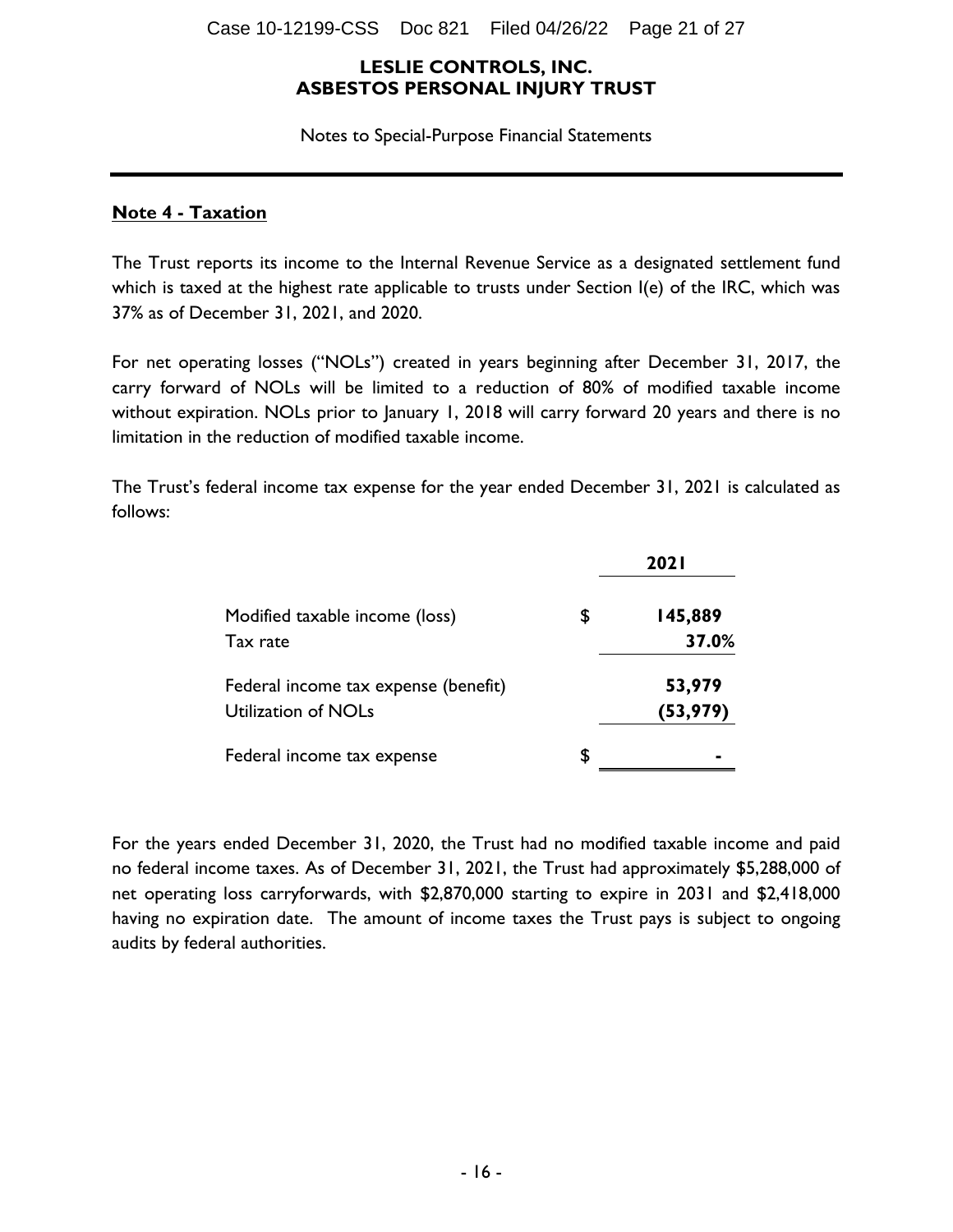Notes to Special-Purpose Financial Statements

## **Note 5 - Trust Advisory Committee and Future Claimants' Representative**

The Trust Agreement sets forth the role and responsibility of the Trust Advisory Committee ("TAC") and Future Claimants' Representative ("FCR"). The members of the TAC serve in a fiduciary capacity representing all holders of present Asbestos Claims ("Current Claimants").

The Trustee is required to consult with or obtain the consent of the TAC on certain matters identified in the Trust Agreement and the TDP. The TAC is comprised of five attorneys who are engaged by Current Claimants.

The FCR serves in a fiduciary capacity, representing the interests of the individuals who may file an Asbestos Claim in the future, but who at this time are unknown to the Trust ("Future Asbestos Claimants"). This role, in part, is to protect rights of the Future Asbestos Claimants. The Trustee is required to consult with or obtain the consent of FCR on certain matters identified in the Trust Agreement and the TDP.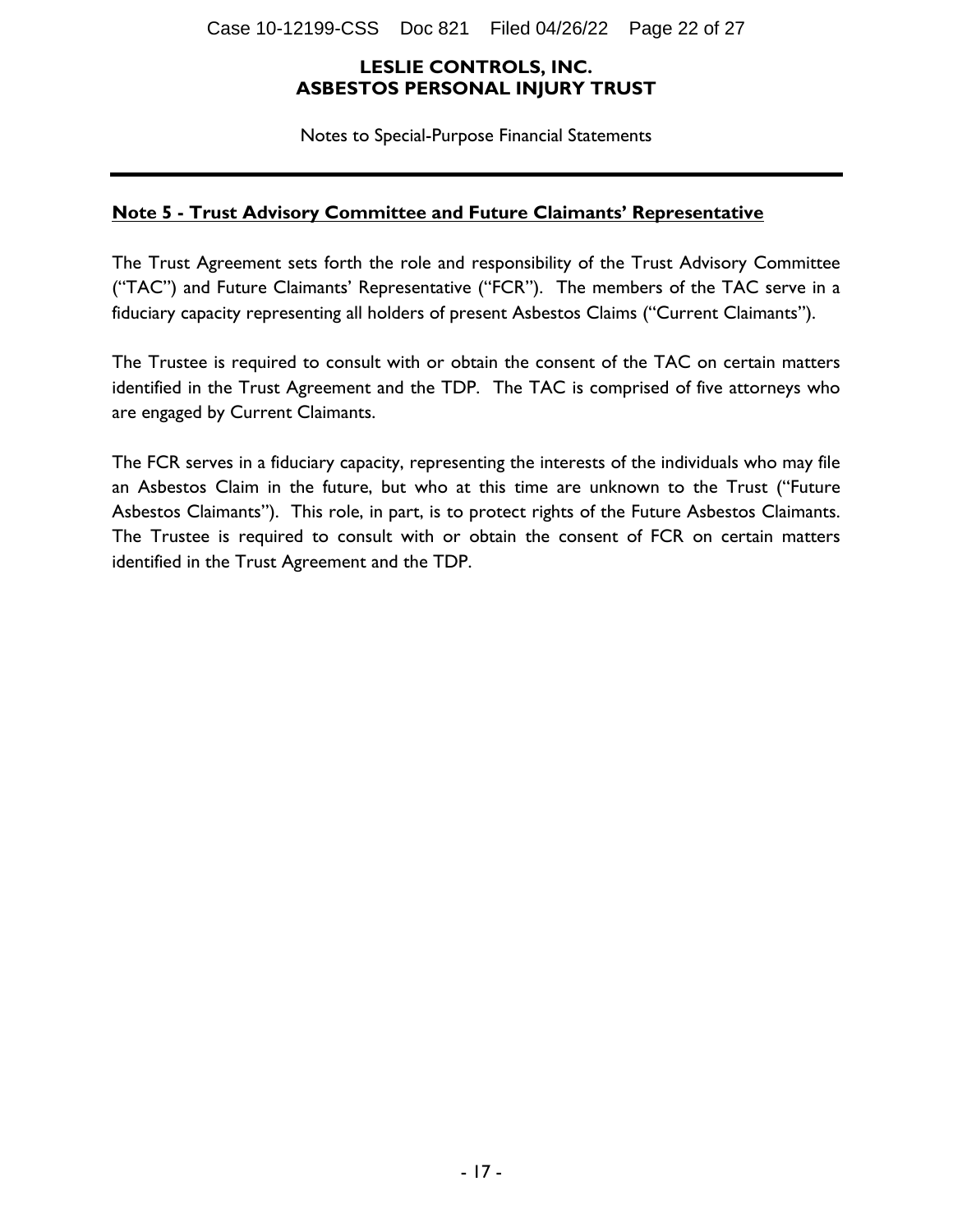## **SUPPLEMENTAL INFORMATION**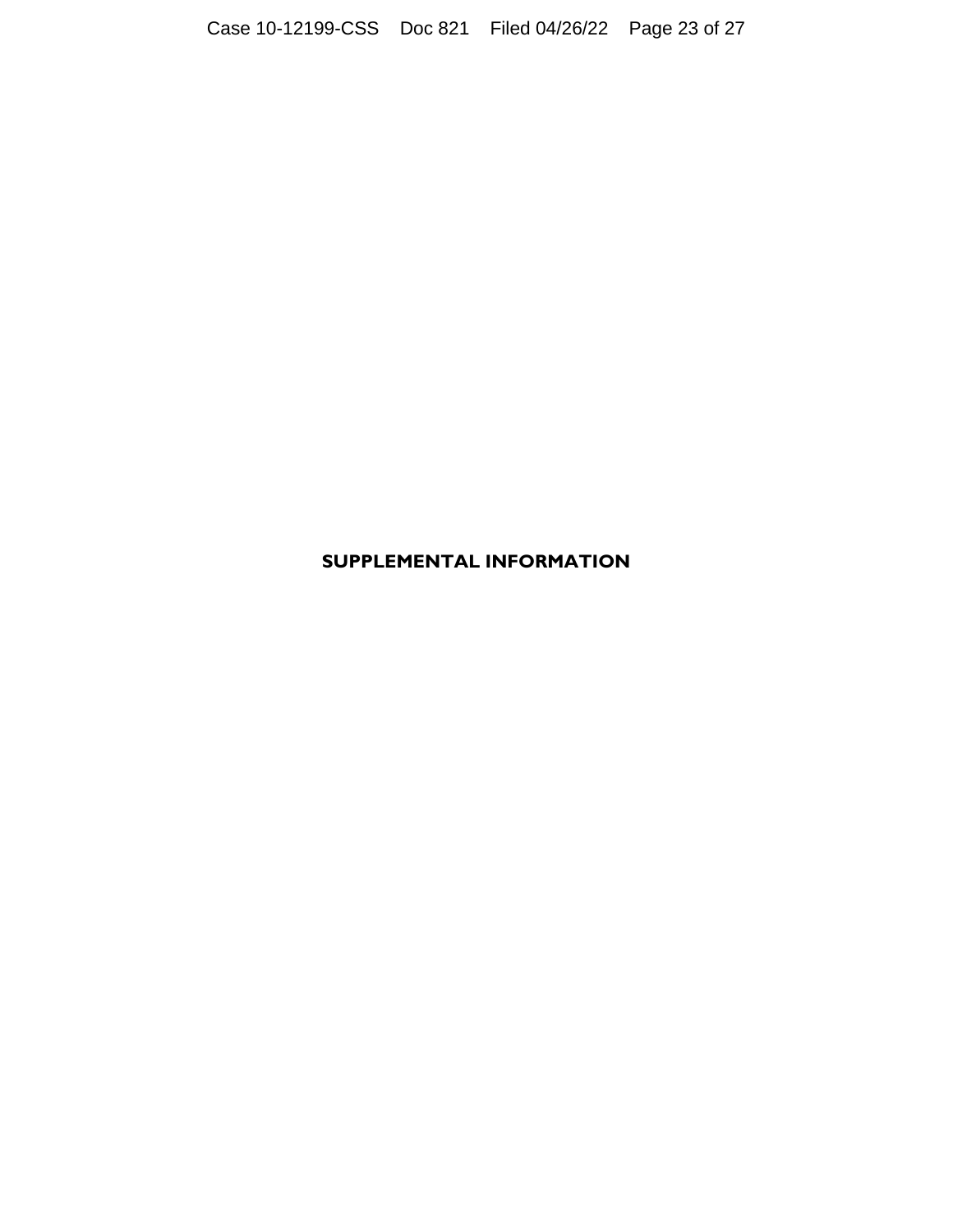

14675 Dallas Parkway Suite 150 Dallas, Texas 75254 MAIN 214 545 3965 FAX 214 545 3966 www.bkmsh.com

## **REPORT OF INDEPENDENT AUDITORS ON SUPPLEMENTARY INFORMATION**

To the Trustee Leslie Controls, Inc. Asbestos Personal Injury Trust:

We have audited the special-purpose Financial Statements ("Financial Statements") of the Leslie Controls, Inc. Asbestos Personal Injury Trust (the "Trust") as of and for the years ended December 31, 2021 and 2020. Our report thereon dated April 19, 2022, which expressed an unmodified opinion on those Financial Statements, appears on pages one and two. Our audits were conducted for the purpose of forming an opinion on the Financial Statements as a whole. The supplemental schedules of operating expenses are presented for the purposes of additional analysis and is not a required part of the basic Financial Statements. Such information is the responsibility of management and was derived from and relates directly to the underlying accounting and other records used to prepare the Financial Statements. The information has been subjected to the auditing procedures applied in the audit of the Financial Statements and certain additional procedures, including comparing and reconciling such information directly to the underlying accounting and other records used to prepare the Financial Statements or to the Financial Statements themselves, and other additional procedures in accordance with auditing standards generally accepted in the United States of America. In our opinion, the information is fairly stated in all material respects in relation to the Financial Statements as a whole.

BKM Sowan Horan, LLP

Dallas, Texas April 19, 2022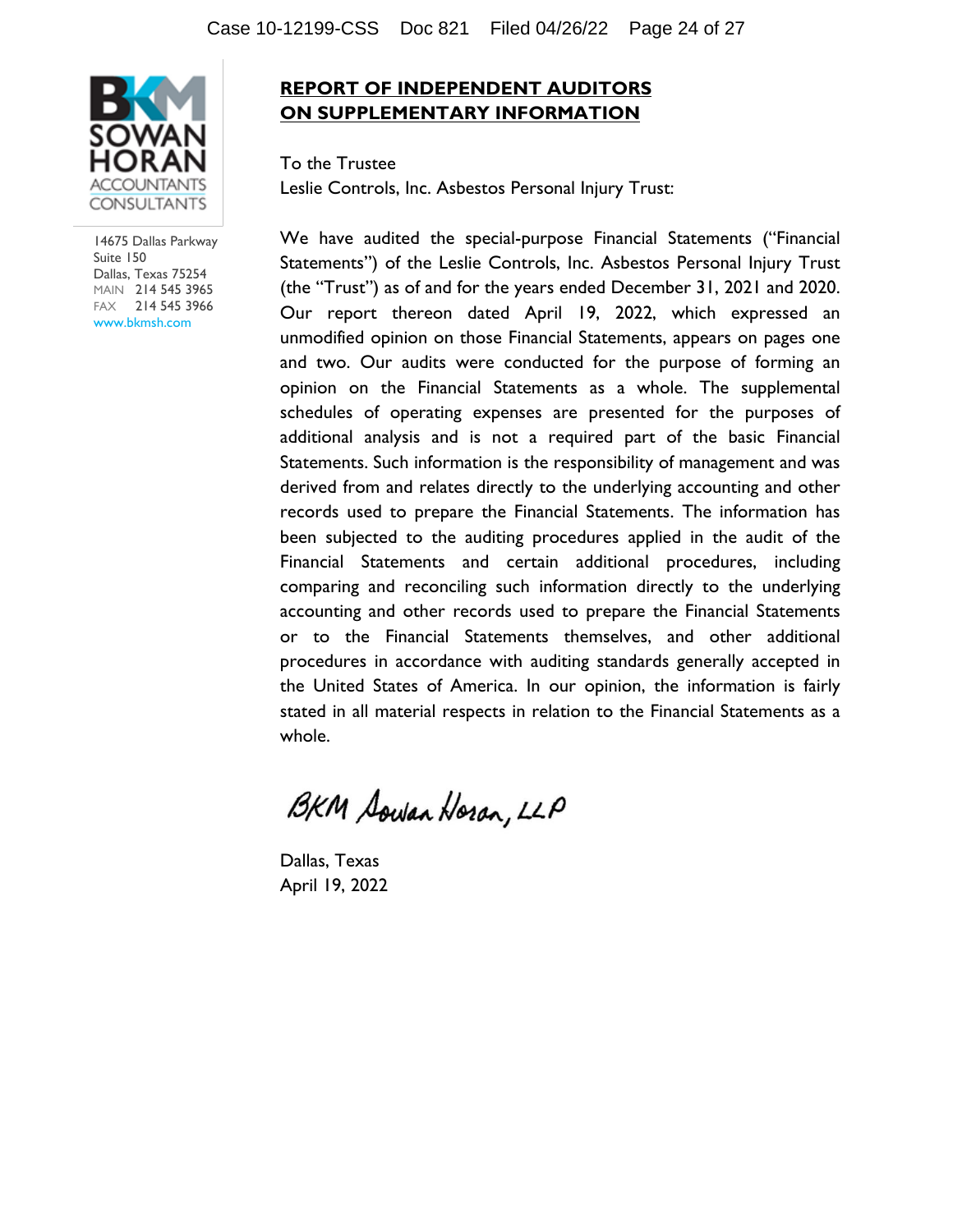Supplemental Schedules of Operating Expenses

|                                                   | Years Ended December 31, |             |      |           |
|---------------------------------------------------|--------------------------|-------------|------|-----------|
|                                                   |                          | <b>2021</b> | 2020 |           |
| Trust general counsel                             | \$                       | 548,674 \$  |      | 730,922   |
| Trustee fees and expenses                         |                          | 91,660      |      | 109,417   |
| Accounting, audit, and tax fees and expenses      |                          | 146,040     |      | 152,099   |
| Insurance claims consultant expenses              |                          |             |      | 72,813    |
| Insurance costs                                   |                          | 27,949      |      | 25,334    |
| Future claimants representative fees and expenses |                          | 67,027      |      | 22, 143   |
| Trust advisory committee attorney fees            |                          | 25,332      |      | 10,967    |
| Other                                             |                          | 2,760       |      | 1,735     |
| Total operating expenses                          | \$                       | 909,442 \$  |      | 1,125,430 |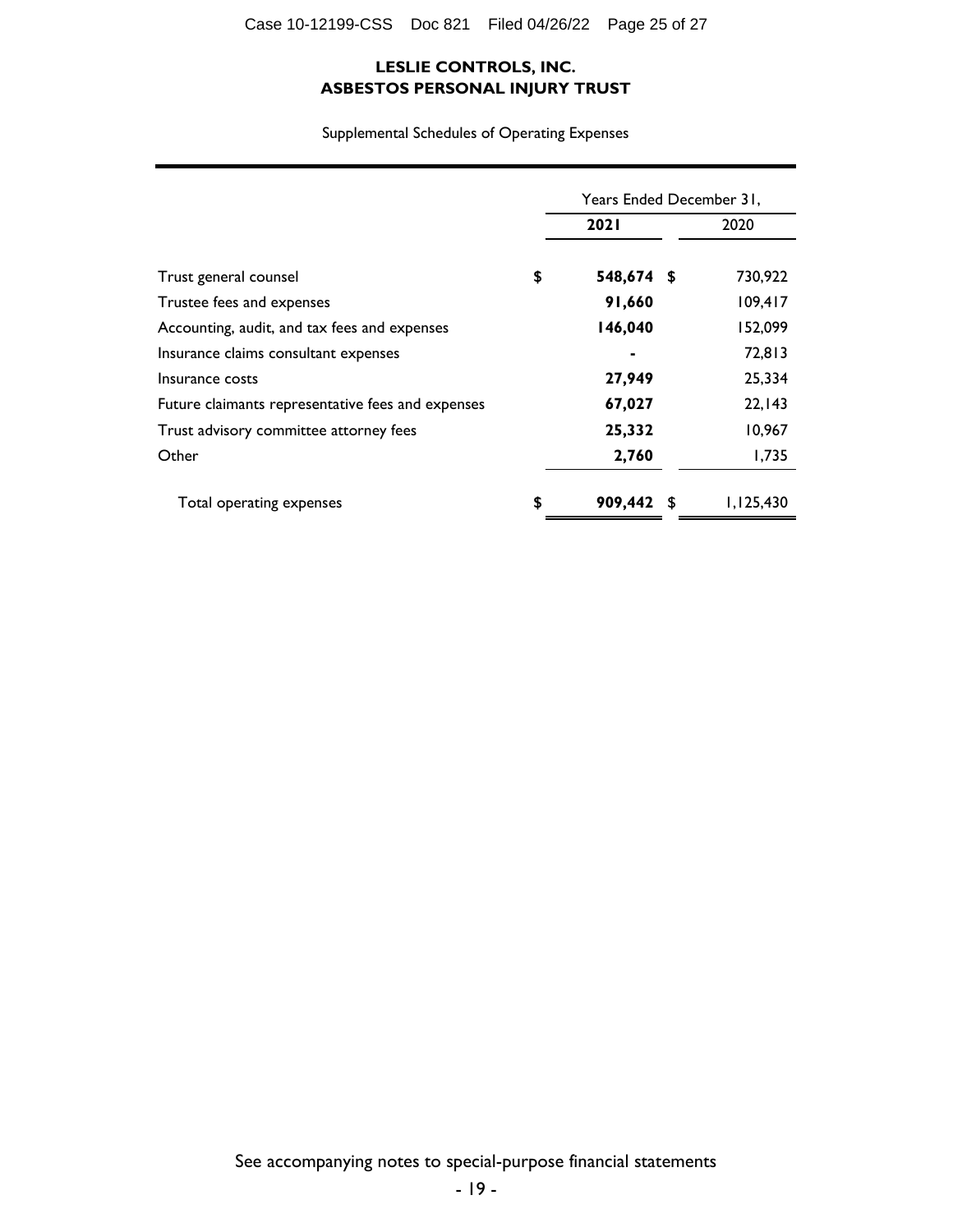Case 10-12199-CSS Doc 821 Filed 04/26/22 Page 26 of 27

# **Leslie Controls, Inc. Asbestos Personal Injury Trust**

**Report of Asbestos PI Claim Activity and Disposition during the Period from January 1, 2021 through December 31, 2021**

| <b>Asbestos PI Claims</b> |                            |                                                                                                            |                                                   |                                                                                         |                       |                                                                      |  |  |
|---------------------------|----------------------------|------------------------------------------------------------------------------------------------------------|---------------------------------------------------|-----------------------------------------------------------------------------------------|-----------------------|----------------------------------------------------------------------|--|--|
|                           | <b>Number</b><br>of Claims | Number of<br><b>Claims</b><br><b>Approved</b><br>for<br>Payment<br>and in<br><b>Payment</b><br>Queue as of | Number of<br><b>Claims</b><br>Withdrawn<br>or Not | Liquidated<br><b>Value of</b><br>Approved<br><b>Claims</b> in<br>Payment<br>Queue as of | Number of<br>Approved | <b>Amount Paid on Approved</b><br><b>Claims after Application of</b> |  |  |
| <b>Type of Claim</b>      | <b>Filed</b>               | 12-31-2021                                                                                                 | <b>Approved</b>                                   | 12-31-2021                                                                              | <b>Claims Paid</b>    | <b>Payment Percentage</b>                                            |  |  |
| Category A                |                            |                                                                                                            |                                                   |                                                                                         |                       |                                                                      |  |  |
| Claims (Disease)          |                            |                                                                                                            |                                                   |                                                                                         |                       |                                                                      |  |  |
| Levels III-VII)           | 3,097                      | 106                                                                                                        | 2,180                                             | \$3,672,500                                                                             | 1,156                 | \$2,131,635                                                          |  |  |
|                           |                            |                                                                                                            |                                                   |                                                                                         |                       |                                                                      |  |  |
| Category B Claims         |                            |                                                                                                            |                                                   |                                                                                         |                       |                                                                      |  |  |
| (Disease Levels I-        |                            |                                                                                                            |                                                   |                                                                                         |                       |                                                                      |  |  |
| $\prod$                   | 651                        | 40                                                                                                         | 524                                               | \$111,000                                                                               | 435                   | \$60,487.50                                                          |  |  |
|                           |                            |                                                                                                            |                                                   |                                                                                         |                       |                                                                      |  |  |
| Disease Level Not         |                            |                                                                                                            |                                                   |                                                                                         |                       |                                                                      |  |  |
| Specified                 | $\boldsymbol{0}$           | $\boldsymbol{0}$                                                                                           | $\mathbf{0}$                                      | \$0                                                                                     | $\boldsymbol{0}$      | \$0                                                                  |  |  |